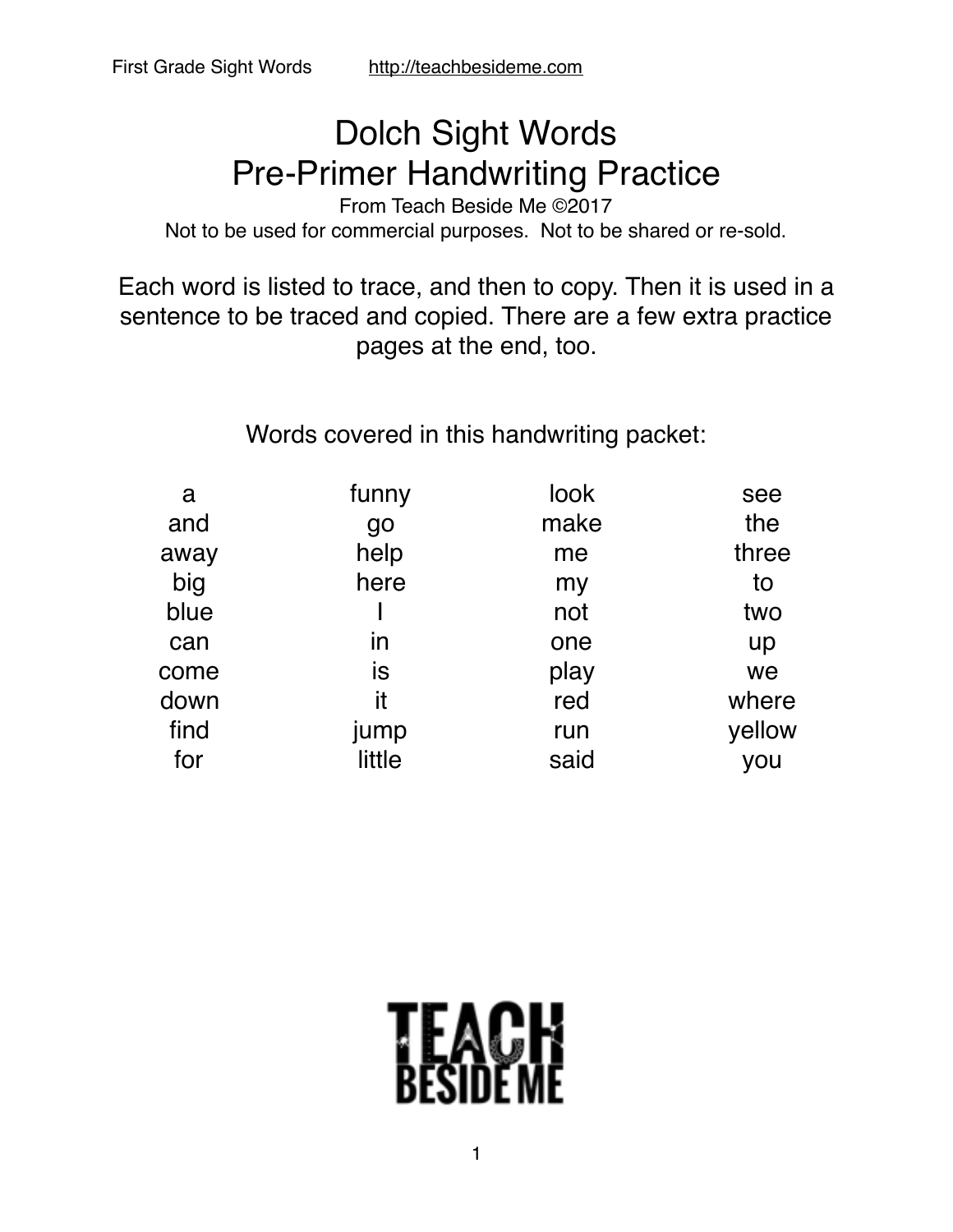|            |                           |                                                                                                                | $\boldsymbol{\mathsf{a}}$ |  |
|------------|---------------------------|----------------------------------------------------------------------------------------------------------------|---------------------------|--|
| $\bigcirc$ |                           |                                                                                                                |                           |  |
| $\sum$     |                           |                                                                                                                |                           |  |
|            |                           | $\textcolor{blue}{\textstyle\bigcirc\textstyle\!\int\!}\textcolor{blue}{\textstyle\bigcirc\textstyle\!\int\!}$ | <u>tomixword</u>          |  |
|            |                           |                                                                                                                |                           |  |
|            |                           |                                                                                                                |                           |  |
|            |                           |                                                                                                                |                           |  |
| ---        | ----<br>--------<br>----- |                                                                                                                | ----                      |  |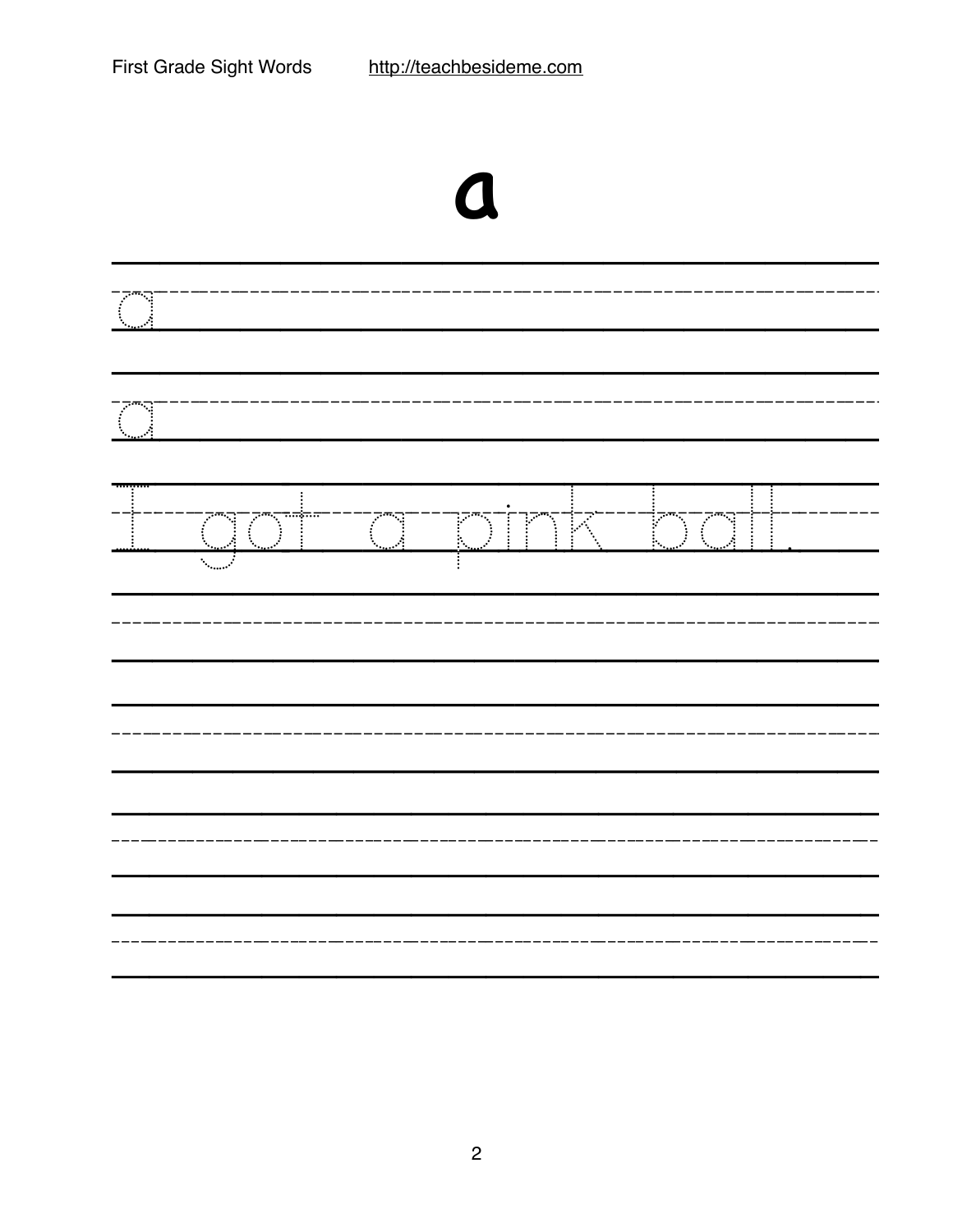### and

| TO<br>en<br>All        |                  |  |
|------------------------|------------------|--|
| TCI                    |                  |  |
| TIKO                   | <u>mrod tand</u> |  |
| $\sum_{i=1}^{n}$<br>IO |                  |  |
|                        |                  |  |
|                        |                  |  |
|                        |                  |  |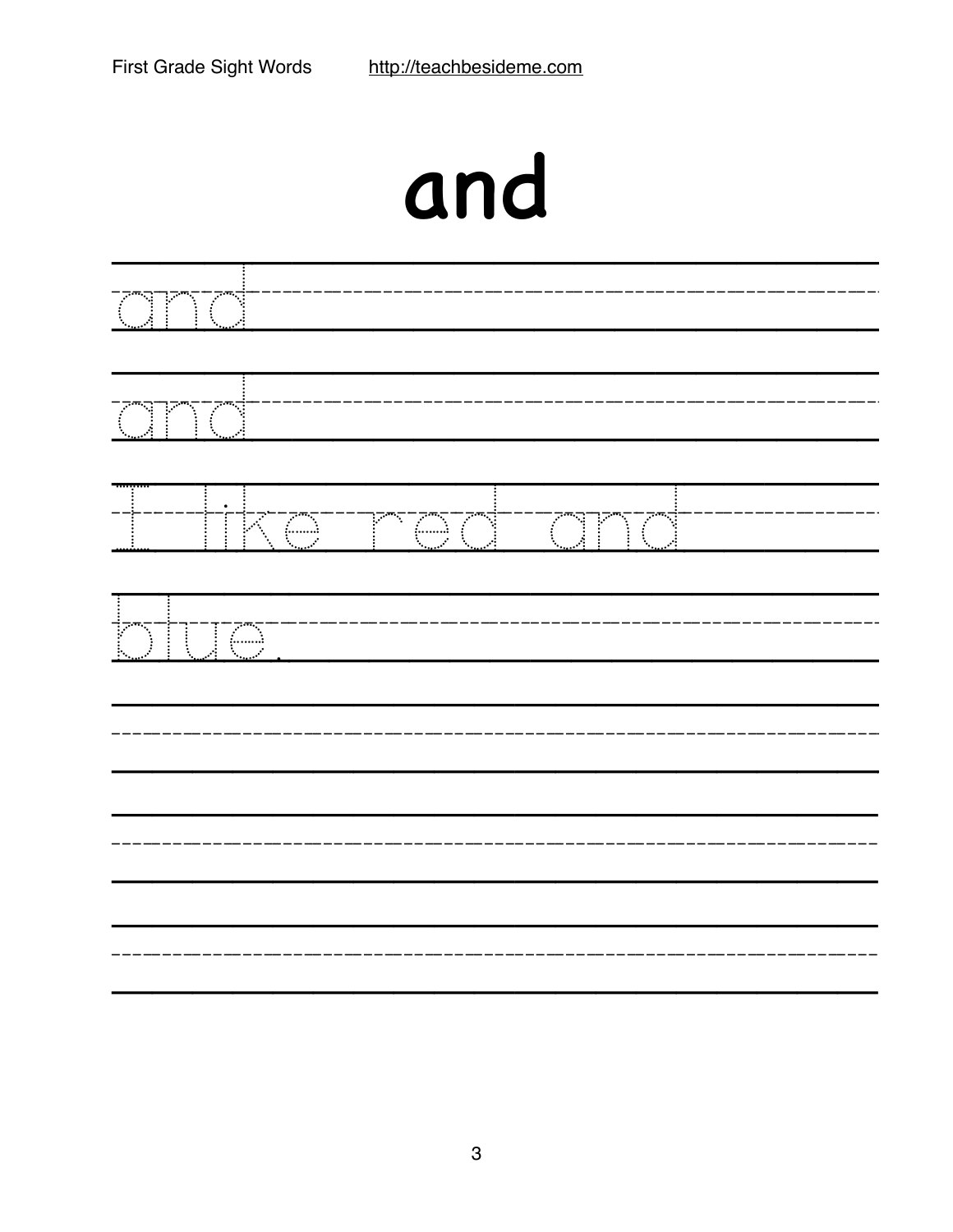| away                                                                                                                                                                          |  |  |  |  |
|-------------------------------------------------------------------------------------------------------------------------------------------------------------------------------|--|--|--|--|
|                                                                                                                                                                               |  |  |  |  |
| $\bar{\wedge}$                                                                                                                                                                |  |  |  |  |
| €<br>٠.<br>$\frac{1}{2}$ , $\frac{1}{2}$<br>ZT<br>V<br>राक्<br>$\mathcal{E}_\text{a}$<br>١<br>٦<br>$\overline{\triangle}$<br>ļ.<br>$\mathcal{C}$<br>ð,<br>į.<br>$\mathcal{L}$ |  |  |  |  |
|                                                                                                                                                                               |  |  |  |  |
|                                                                                                                                                                               |  |  |  |  |
|                                                                                                                                                                               |  |  |  |  |
|                                                                                                                                                                               |  |  |  |  |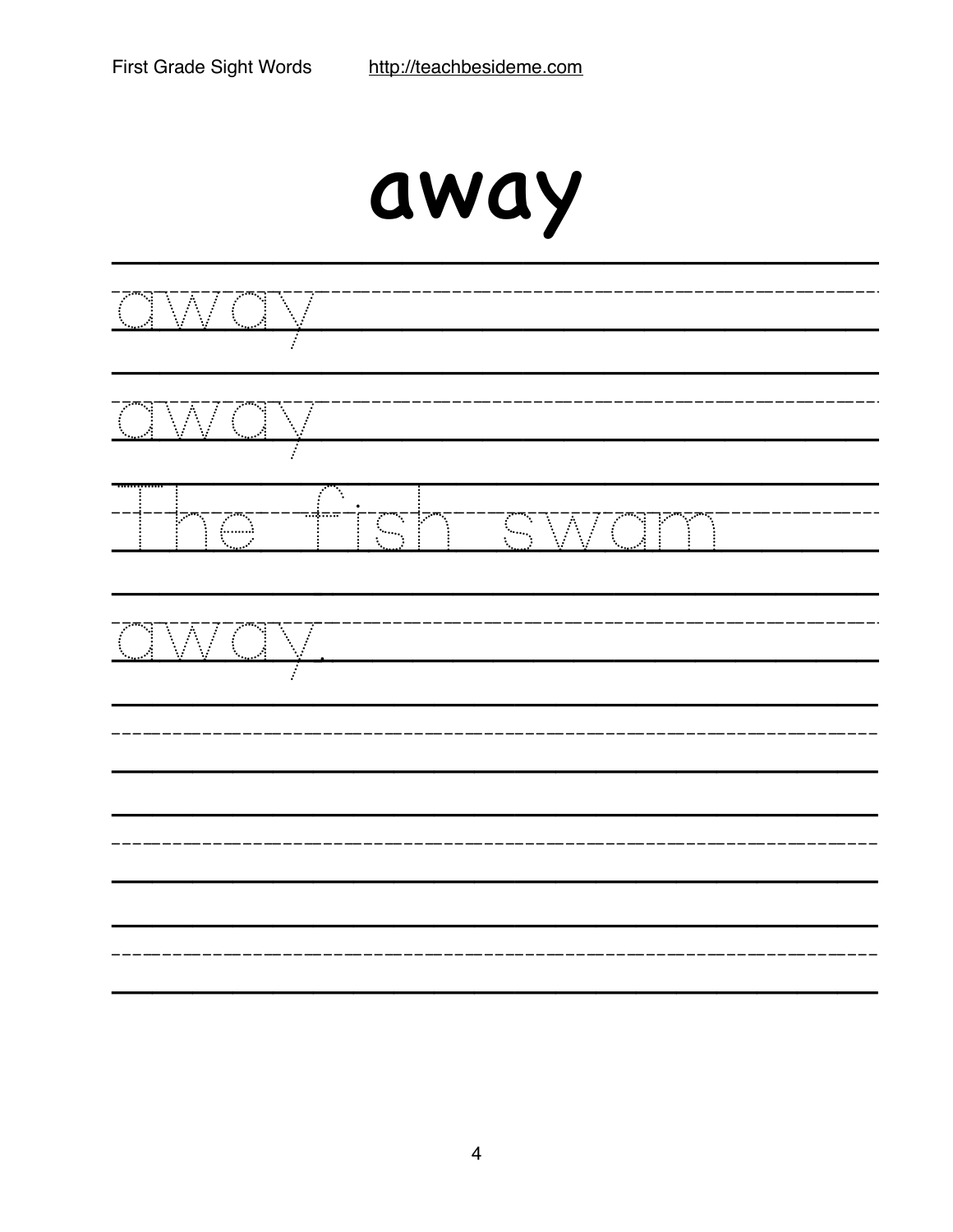# big

| <u>STOT</u><br>i<br>L                                                                                                |    |                            |              |  |
|----------------------------------------------------------------------------------------------------------------------|----|----------------------------|--------------|--|
| $\vdots$<br>$\overline{\mathbb{C}}$<br>i<br>I                                                                        |    |                            |              |  |
| .<br>$\overline{\mathbb{C}}$<br>$\begin{bmatrix} \begin{matrix} - & & \ - & \end{matrix} \end{bmatrix}$              | IS | $\sum_{i=1}^{n}$<br>I<br>J | <u> TOTO</u> |  |
| T.<br>$\mathbb{Z}$<br>٦<br>$\frac{1}{4}$<br>$\sum_{i=1}^{n}$<br>Y<br> <br> <br> <br> <br>$\mathcal{L}^{\mathcal{E}}$ |    |                            |              |  |
|                                                                                                                      |    |                            |              |  |
|                                                                                                                      |    |                            |              |  |
|                                                                                                                      |    |                            |              |  |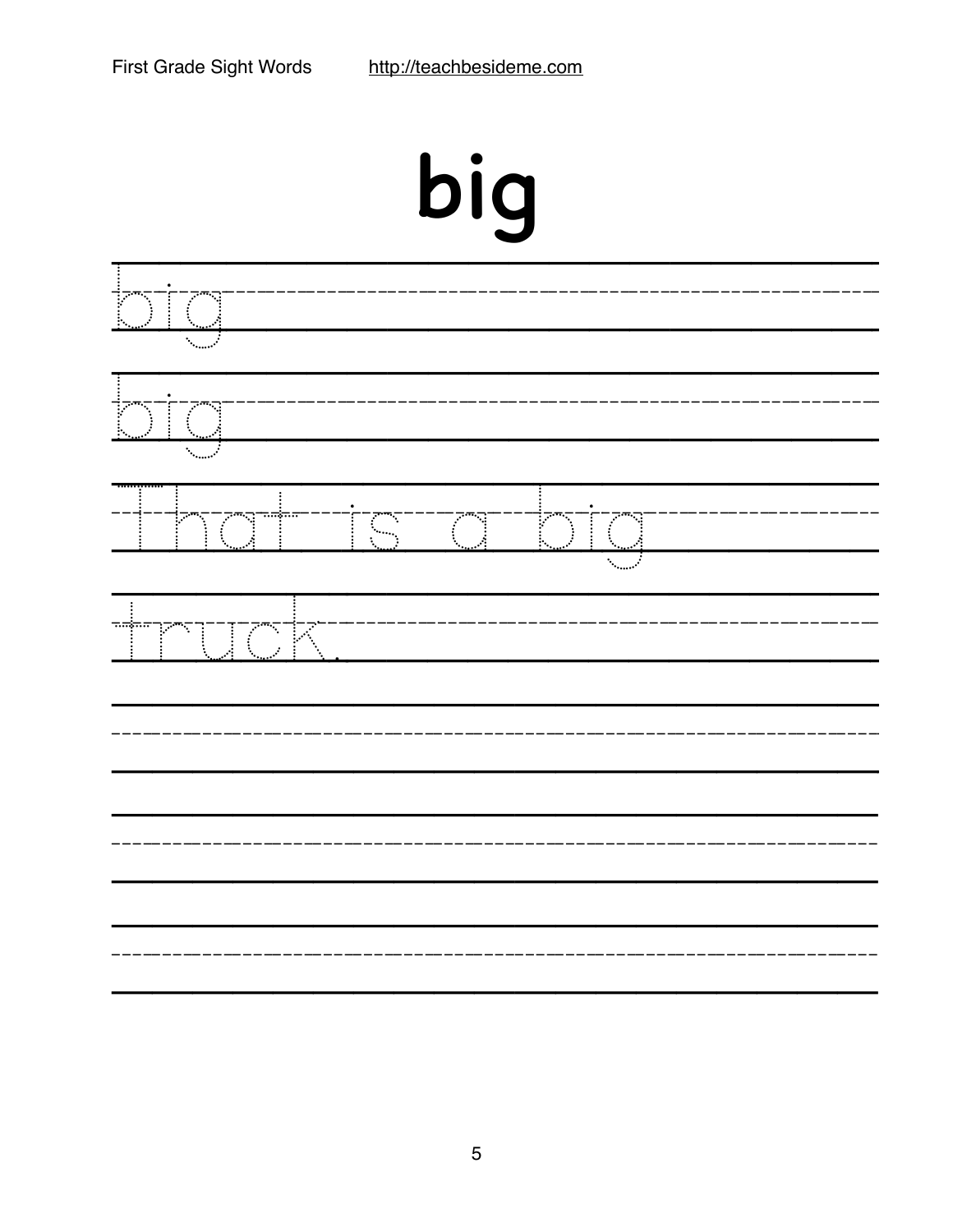| <u> COT</u>          |                         |  |
|----------------------|-------------------------|--|
| <u>COM</u>           |                         |  |
| $\frac{1}{\sqrt{2}}$ | <u>ou oan play, too</u> |  |
|                      |                         |  |
|                      |                         |  |
|                      |                         |  |
|                      |                         |  |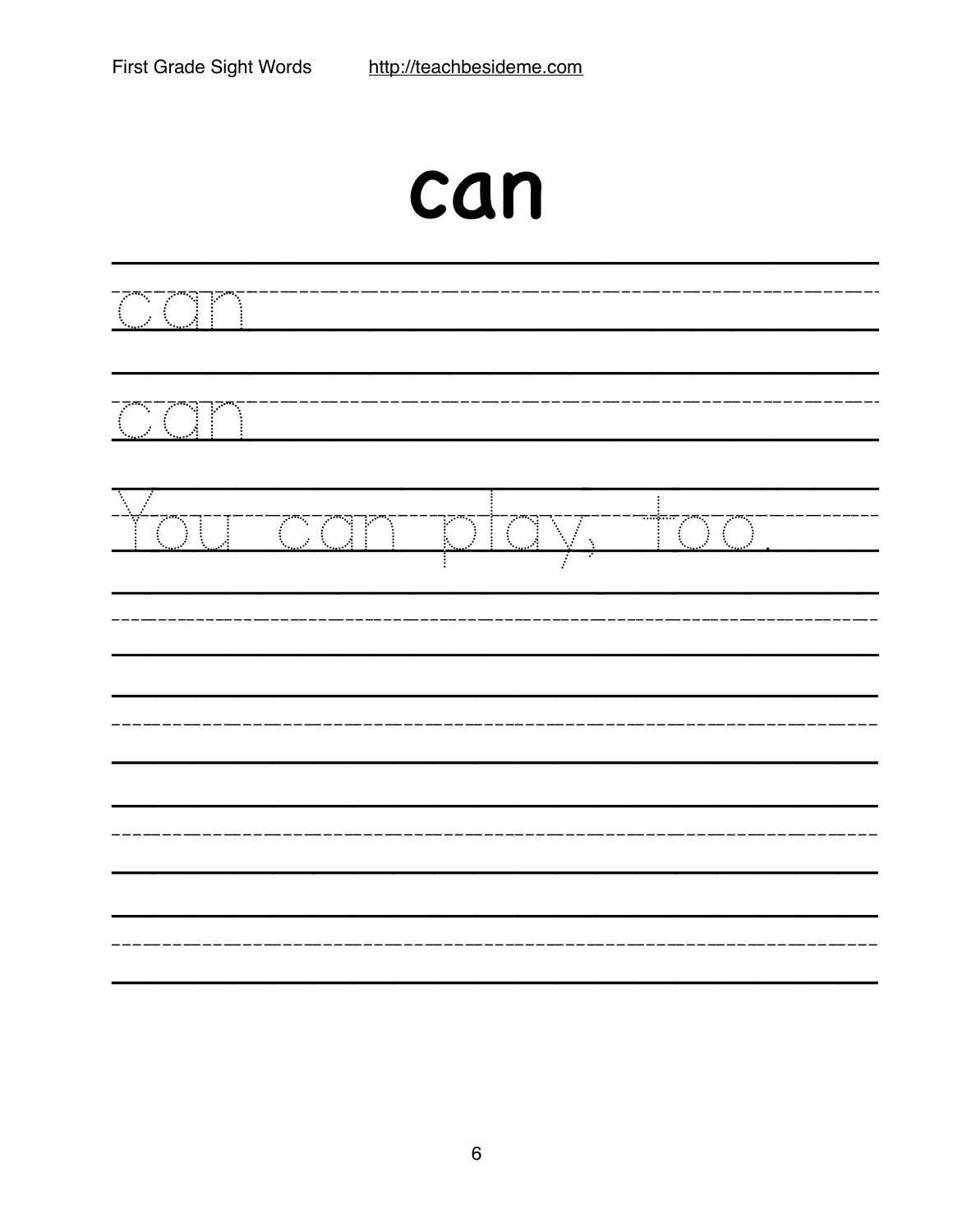| <u>oomo</u>                                  |                                   |                       |  |
|----------------------------------------------|-----------------------------------|-----------------------|--|
| TO<br>$\mathcal{L}$<br>$\sum_{i=1}^{n}$<br>T |                                   |                       |  |
| Come                                         | <b>WT</b><br>Filippin<br>Si<br>ł. | TT <sub>I</sub><br>TO |  |
|                                              |                                   |                       |  |
|                                              |                                   |                       |  |
|                                              |                                   |                       |  |
|                                              |                                   |                       |  |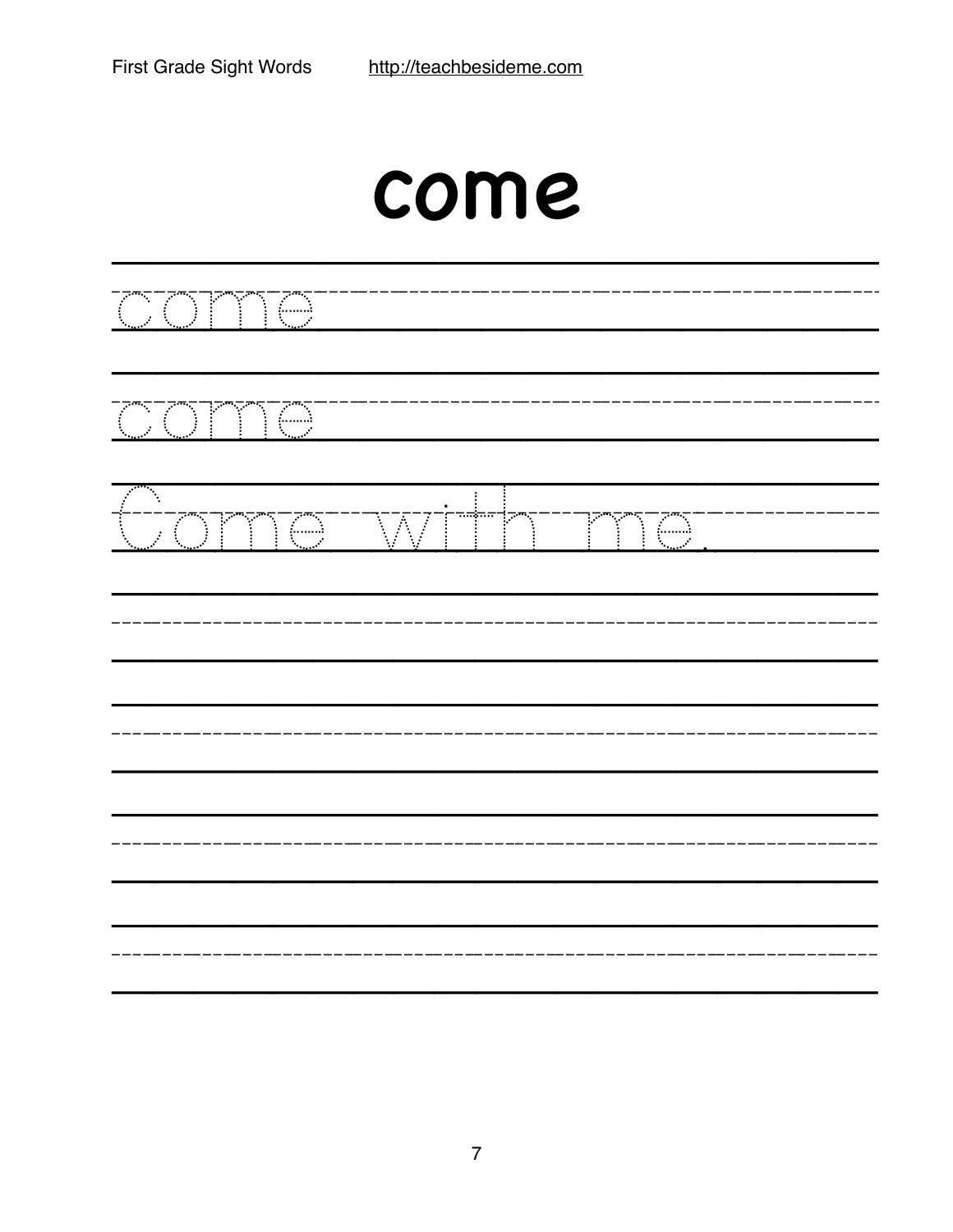#### down

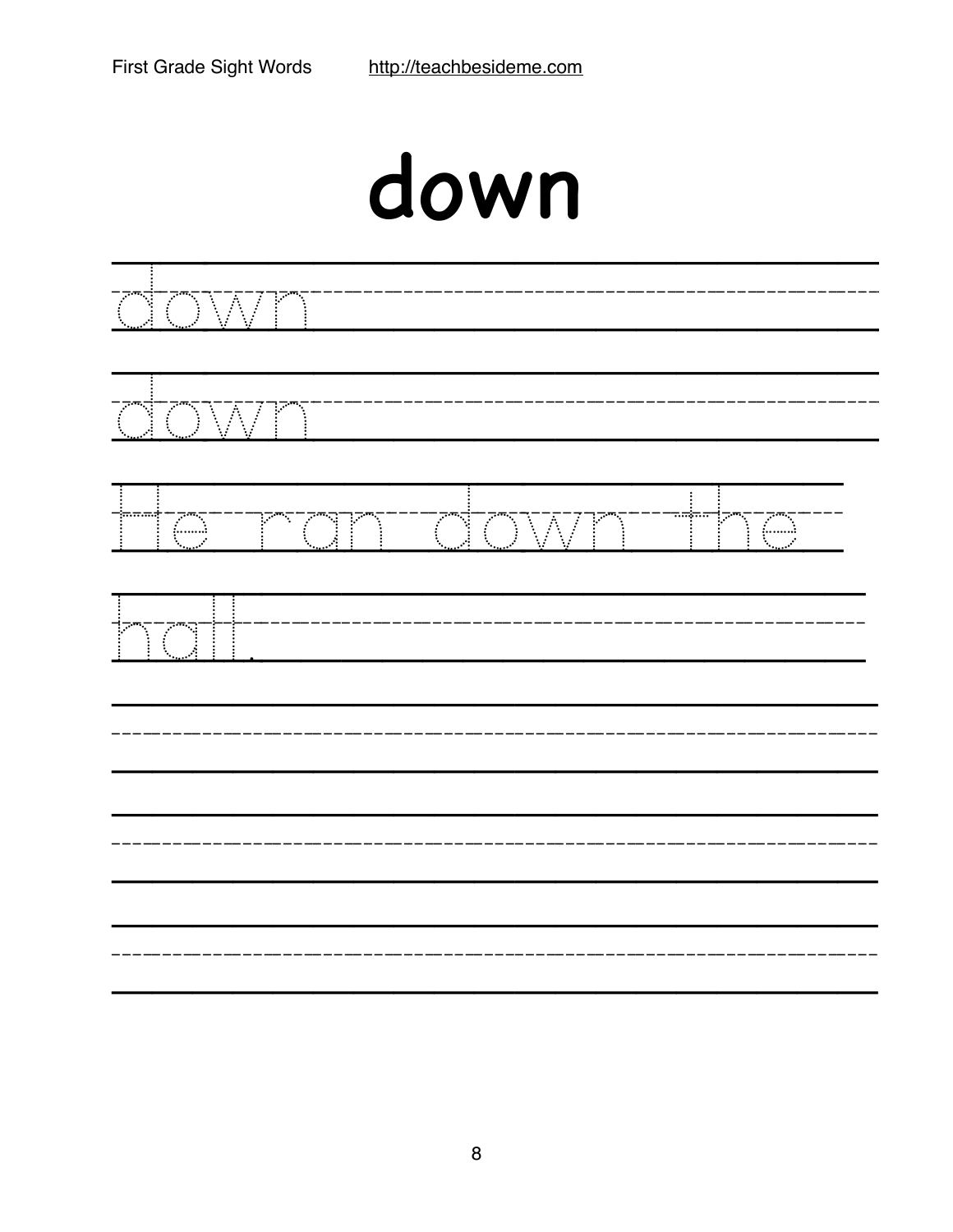### find

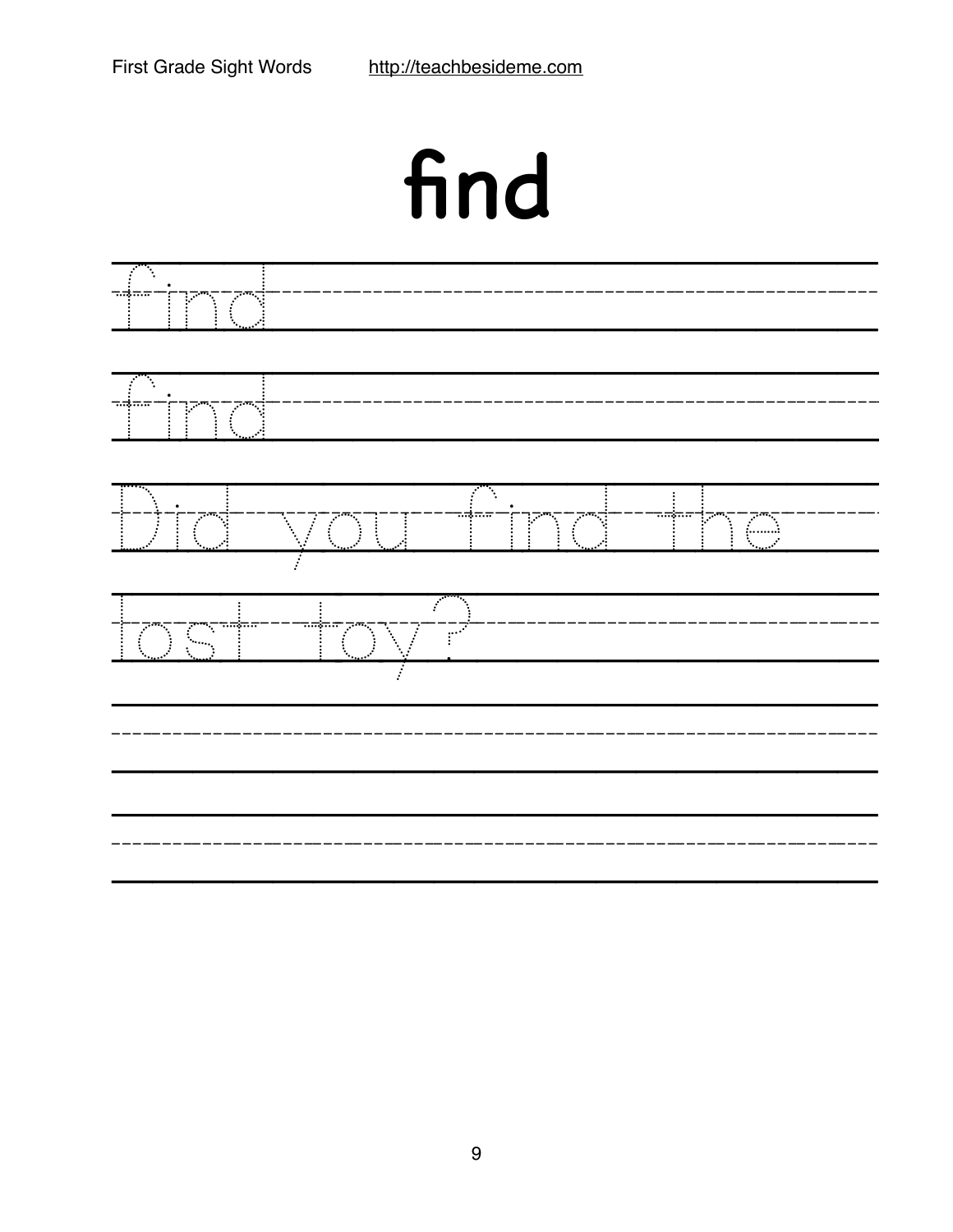| F.<br><u>가</u><br><u>tor</u> |     |    |                                    |  |
|------------------------------|-----|----|------------------------------------|--|
| ТŢ,<br>TOM                   |     |    |                                    |  |
|                              | TÇ  | mo | <u>र प्राप्त</u><br><u>ming pr</u> |  |
| $\sum_{i=1}^{n}$<br>IT       | TOM |    |                                    |  |
|                              |     |    |                                    |  |
|                              |     |    |                                    |  |
|                              |     |    |                                    |  |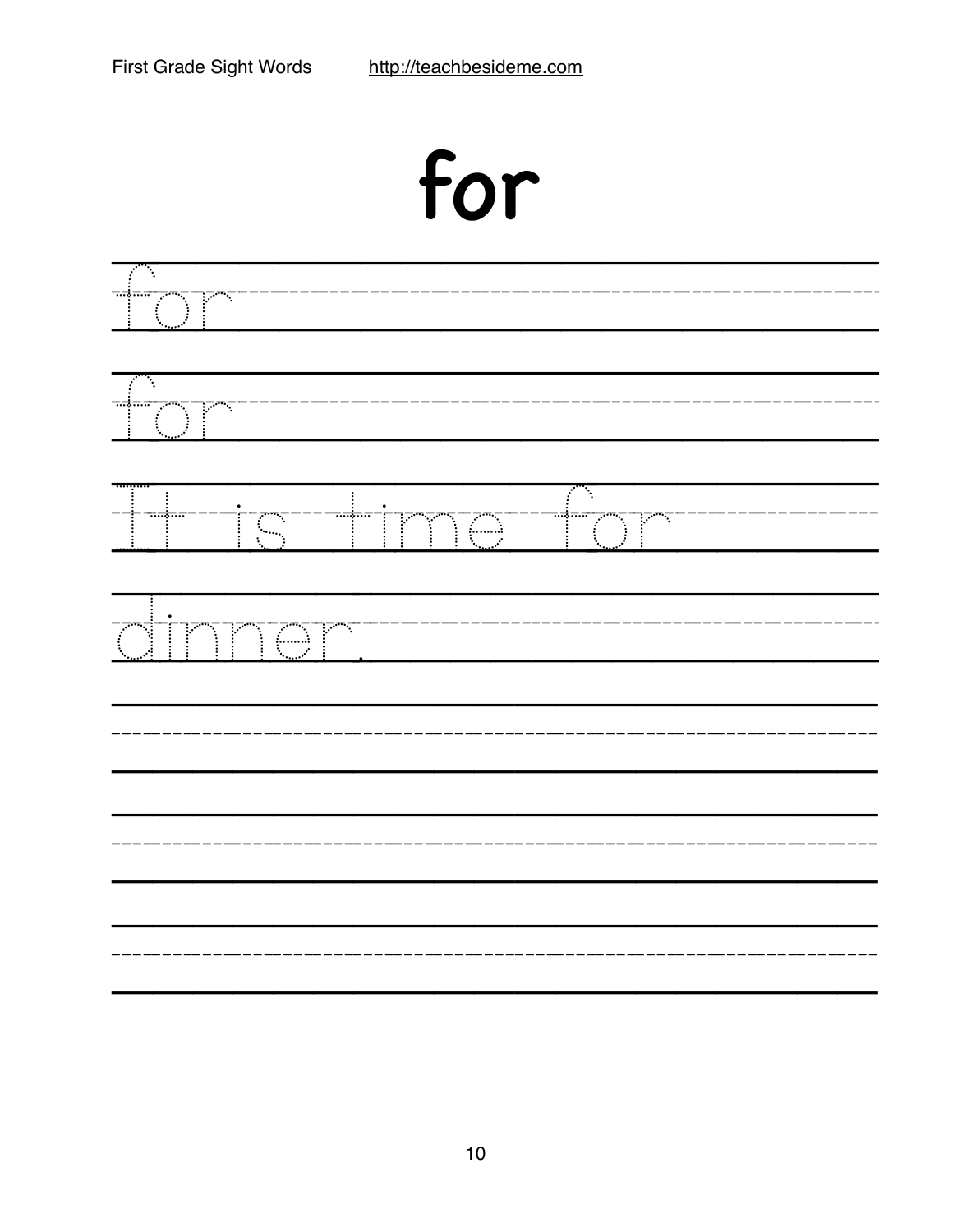### funny

| ٦<br>$\begin{array}{c}\n\vdots \\ \vdots \\ \vdots\n\end{array}$<br>$\ddot{\ddot{\phantom{a}}}\,\ddot{\phantom{a}}$<br>$\ddot{\phantom{a}}$ |                            |
|---------------------------------------------------------------------------------------------------------------------------------------------|----------------------------|
| F<br>न्त्यूनन<br>$\bigvee$<br>ir<br>İ                                                                                                       |                            |
| $\mathbb{R}^2$<br><u>our toke</u><br>Ţ                                                                                                      | TW.<br>IS<br>$\mathcal{L}$ |
| 73<br>$\sum$<br>$\begin{bmatrix} \vdots \\ \vdots \\ \vdots \end{bmatrix}$                                                                  |                            |
|                                                                                                                                             |                            |
|                                                                                                                                             |                            |
|                                                                                                                                             |                            |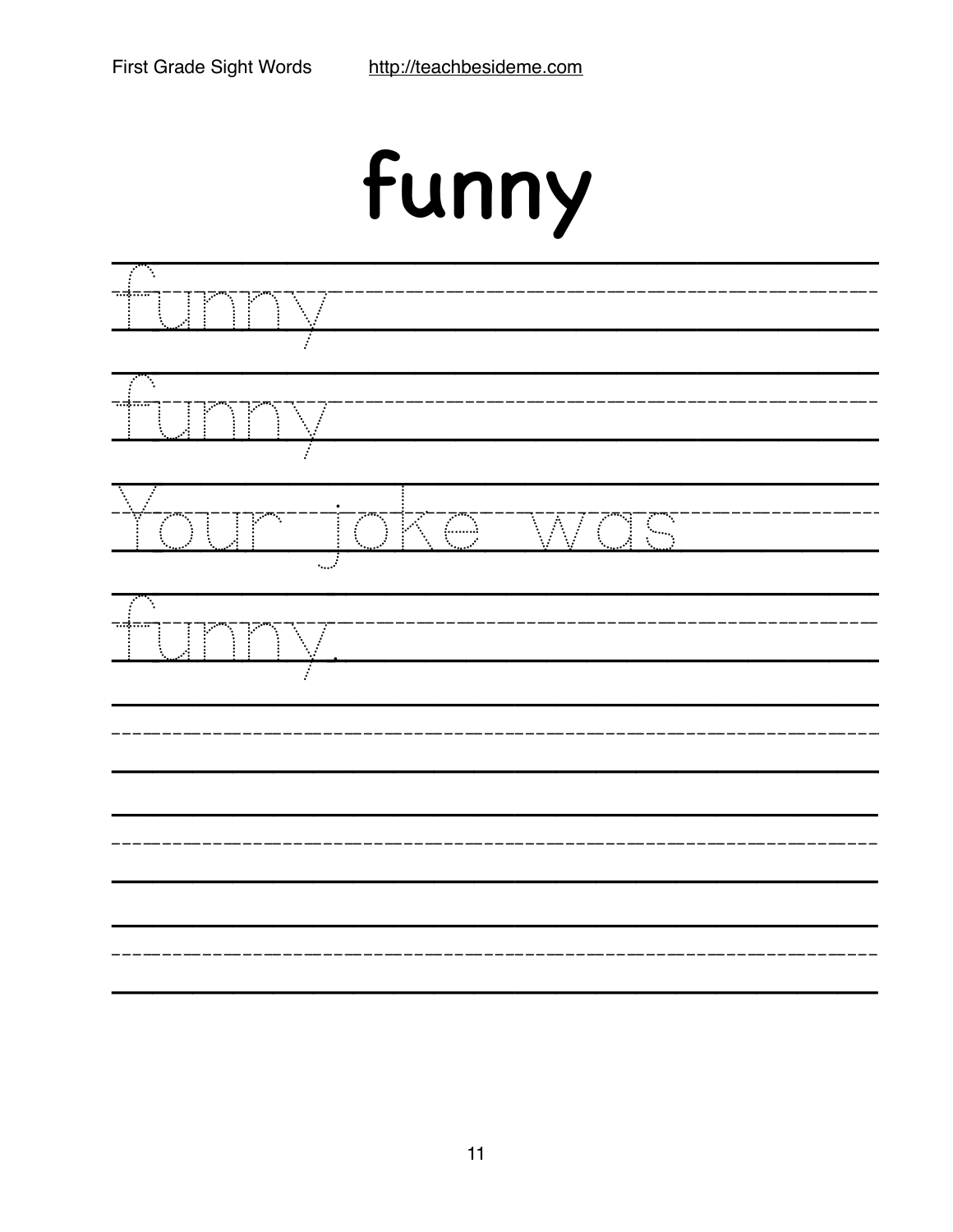|                                                                     | <b>go</b>                                  |
|---------------------------------------------------------------------|--------------------------------------------|
| $\sum_{i=1}^{n}$                                                    |                                            |
| $\tilde{\mathbb{R}}_{m}$                                            |                                            |
| ्<br>्र<br>$\prod_{i=1}^{n}$<br>T<br>Y<br>٦                         | $\prod_{i=1}^{n}$<br>$\bigcirc$ $\bigcirc$ |
| $\overline{\cdots}$<br>$\mathbb{R}^{n \times n}$<br>T.<br>ł.<br>TOT |                                            |
|                                                                     |                                            |
|                                                                     |                                            |
|                                                                     |                                            |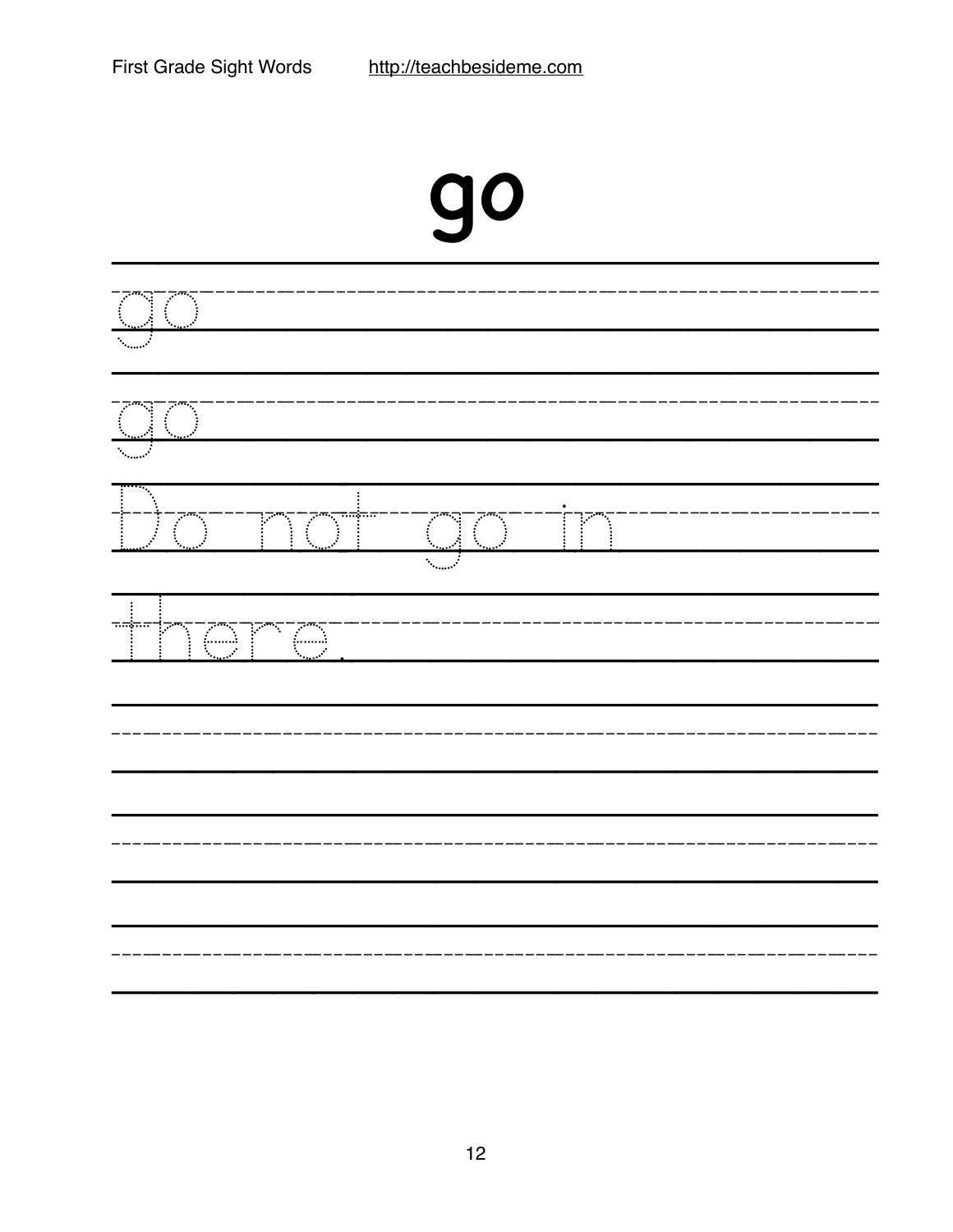# help

| <u>TCT</u><br>IK             |                                                                                                                          |                |
|------------------------------|--------------------------------------------------------------------------------------------------------------------------|----------------|
| $\left( \frac{1}{2} \right)$ | ľ                                                                                                                        |                |
| Y                            | <u> 1000 i</u><br>TCT<br>$\begin{array}{c}\n\overrightarrow{a} \\ \overrightarrow{b} \\ \overrightarrow{c}\n\end{array}$ | $\mathbb{R}^n$ |
|                              |                                                                                                                          |                |
|                              |                                                                                                                          |                |
|                              |                                                                                                                          |                |
|                              |                                                                                                                          |                |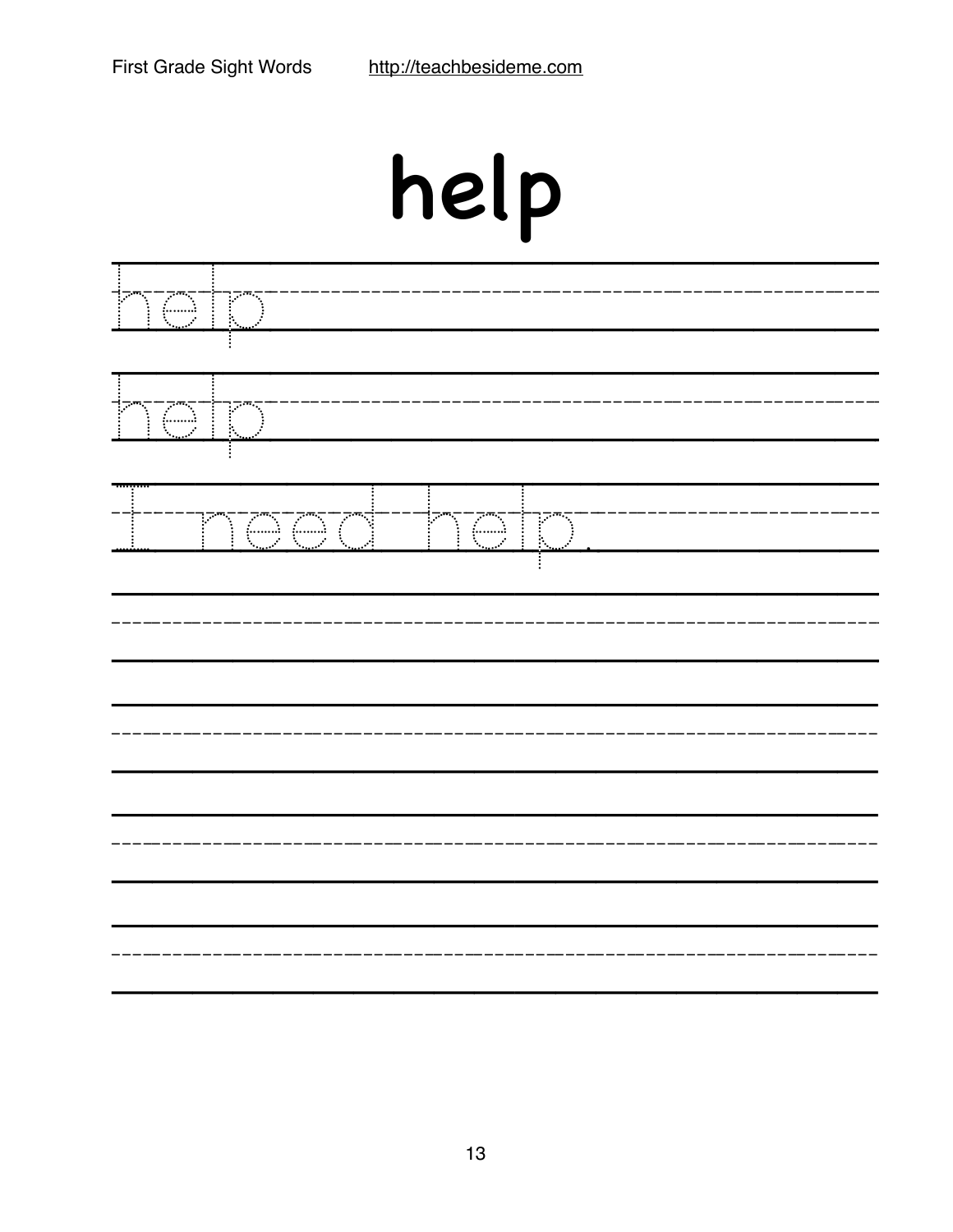#### here

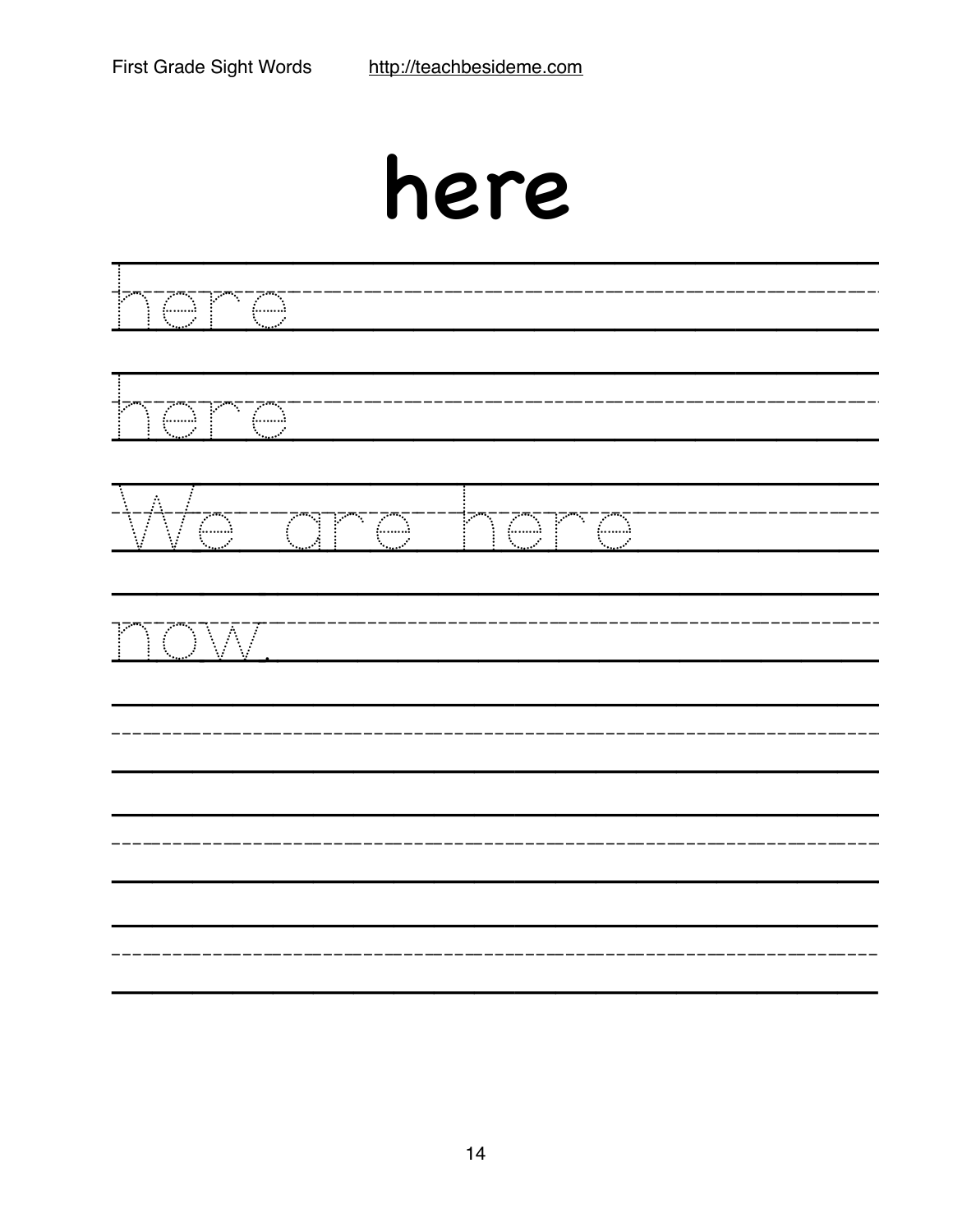|                          | $\overline{\mathbb{A}}$ .<br>j<br>$\prod_{i=1}^{n}$ | <u> Toto Totok </u> |       |  |
|--------------------------|-----------------------------------------------------|---------------------|-------|--|
|                          |                                                     |                     |       |  |
|                          |                                                     |                     |       |  |
|                          |                                                     |                     |       |  |
|                          |                                                     |                     |       |  |
|                          |                                                     |                     |       |  |
|                          |                                                     |                     |       |  |
| $\overline{\phantom{a}}$ |                                                     |                     |       |  |
|                          |                                                     |                     |       |  |
|                          | ---------------                                     |                     | ----- |  |
|                          |                                                     |                     |       |  |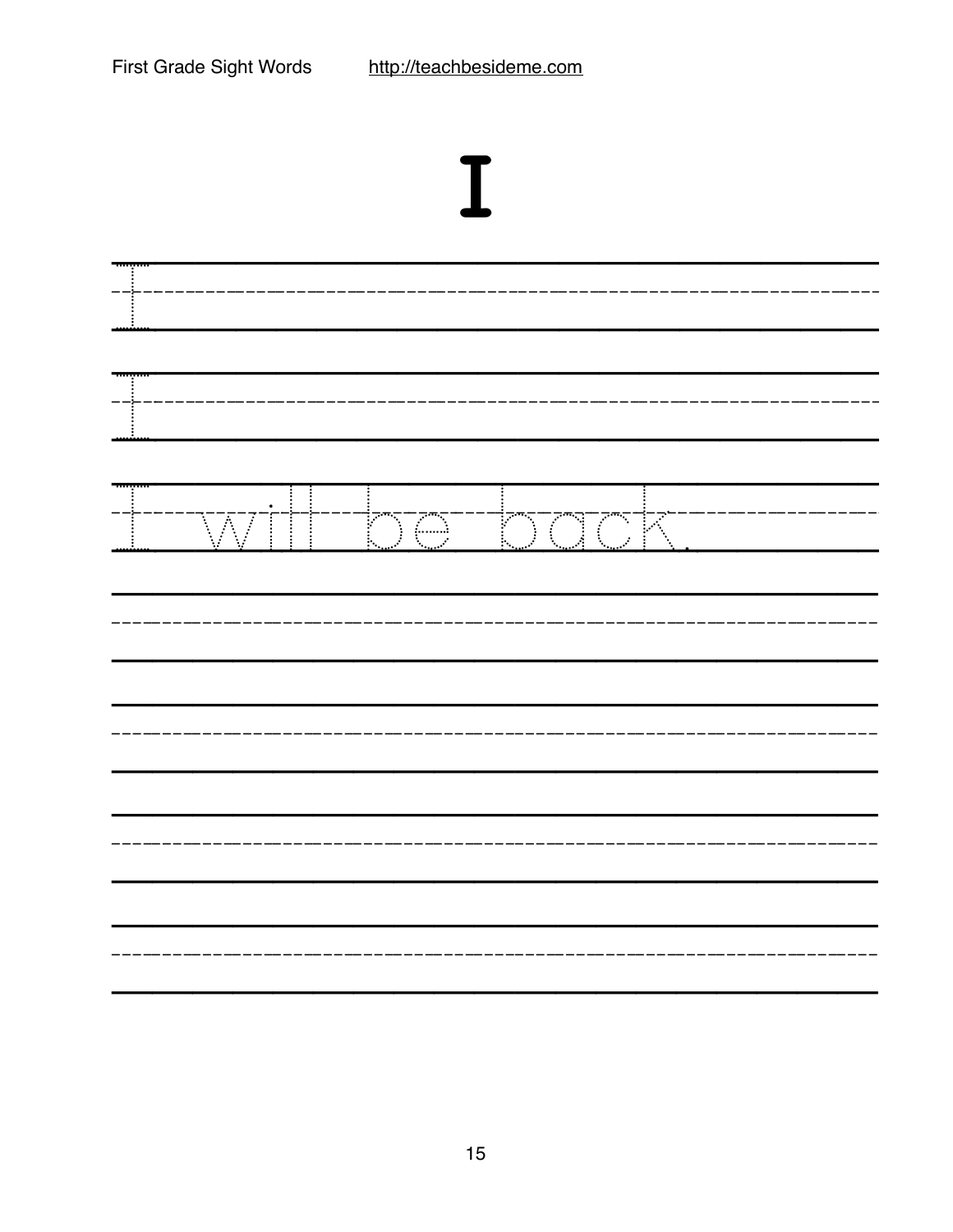|                                                | in      |  |                     |  |  |
|------------------------------------------------|---------|--|---------------------|--|--|
| $\sum_{i=1}^{n}$<br>Y<br>$\ddot{\ddot{\cdot}}$ |         |  |                     |  |  |
| Y<br>$\frac{1}{2}$                             |         |  |                     |  |  |
| Ñ,<br><b>STAG</b>                              |         |  | <u>in the therm</u> |  |  |
| ) (n<br>$\sum_{i=1}^{n}$<br>Y                  | T<br>Ì, |  |                     |  |  |
|                                                |         |  |                     |  |  |
|                                                |         |  |                     |  |  |
|                                                |         |  |                     |  |  |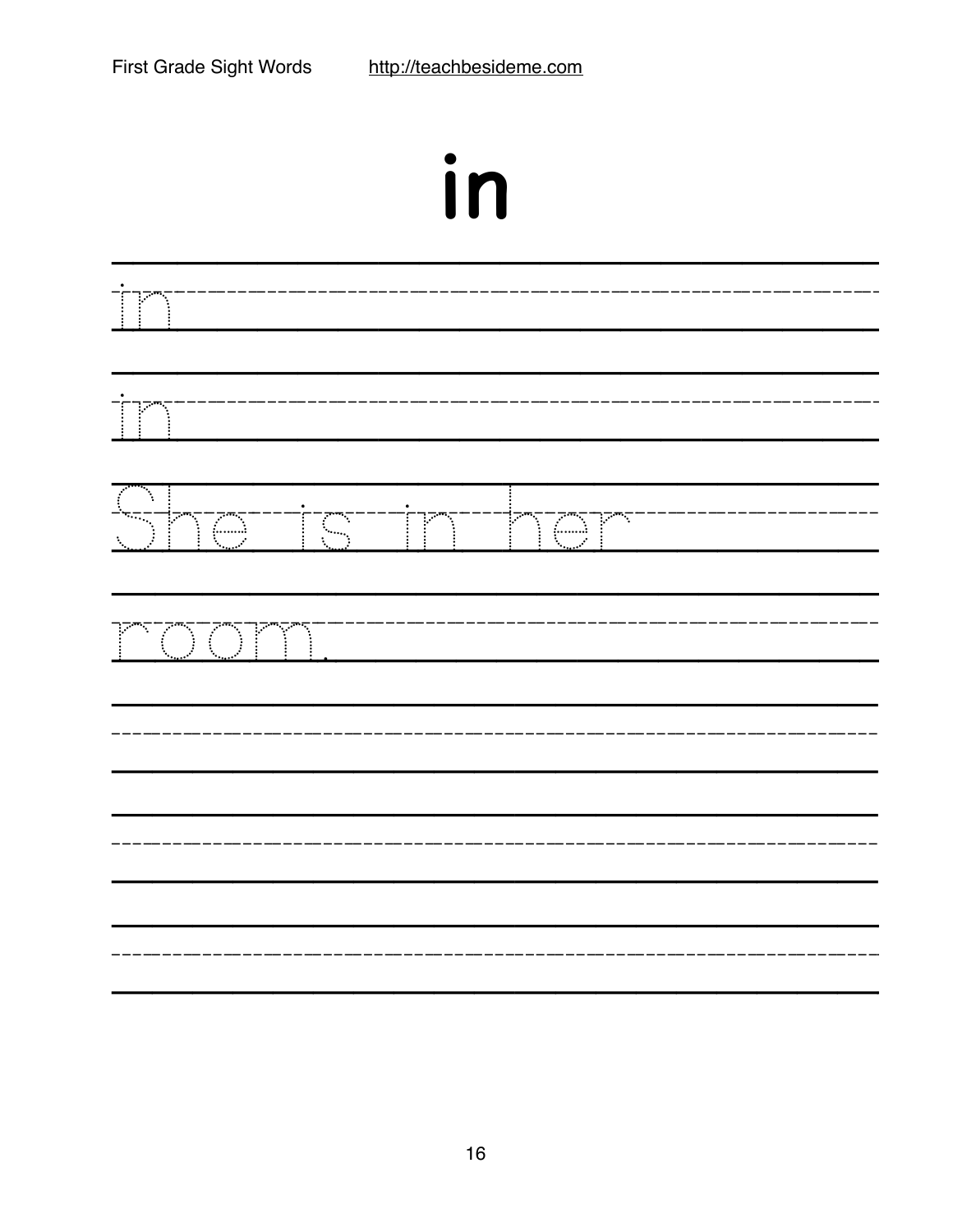| İS                                     |  |
|----------------------------------------|--|
| $\mathbb{C}$<br>$\frac{1}{2}$          |  |
| $\mathbb{Z}$                           |  |
| n<br>$\mathbb{Z}^{\mathbb{Z}}$         |  |
| Σ<br>$\mathcal{F}$<br>٦<br>VOMTO<br>TC |  |
|                                        |  |
|                                        |  |
|                                        |  |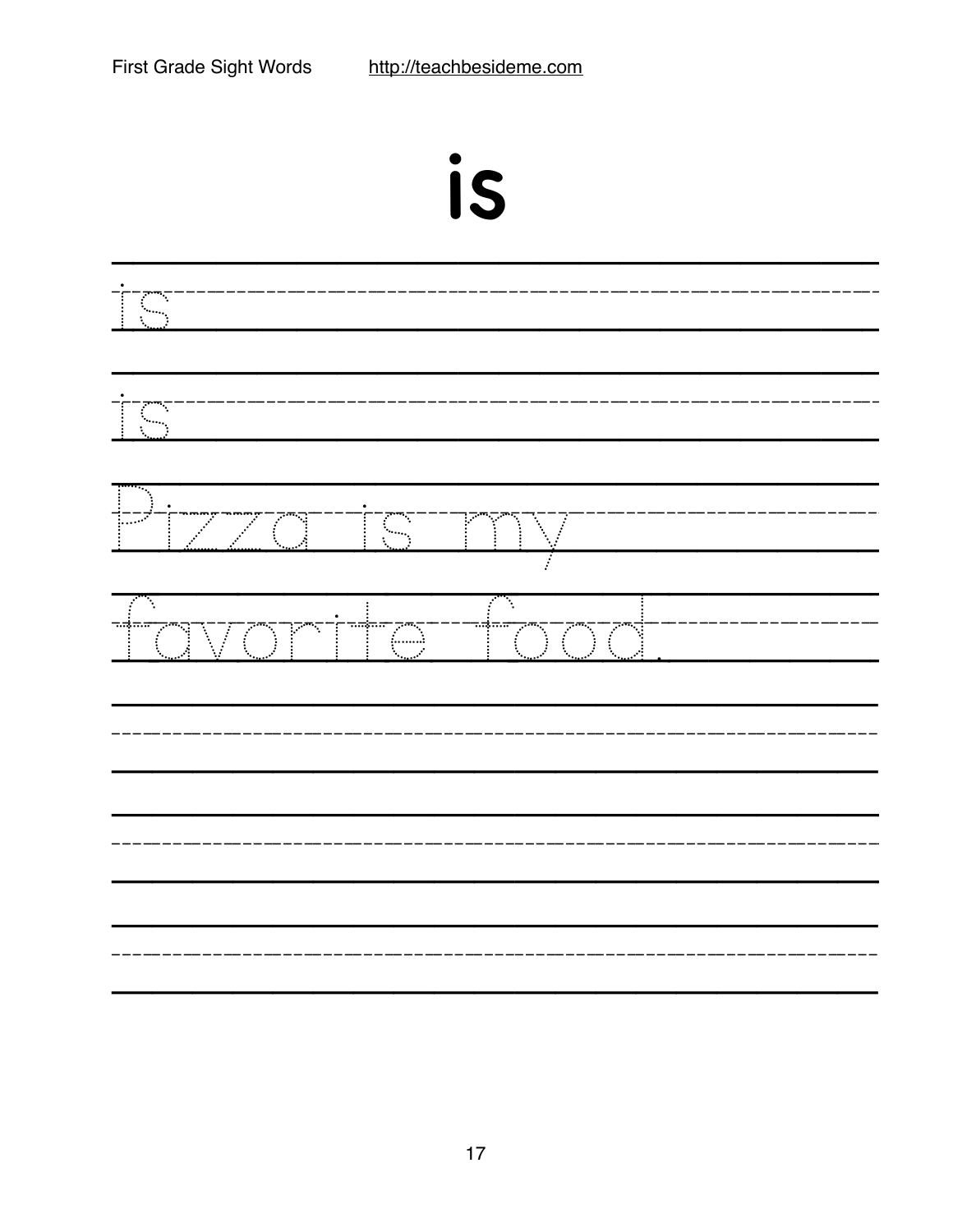|        |                      | if                                                     |                                     |                       |   |
|--------|----------------------|--------------------------------------------------------|-------------------------------------|-----------------------|---|
|        |                      |                                                        |                                     |                       |   |
|        |                      |                                                        |                                     |                       |   |
| N<br>Ţ | rege                 | $\sum_{i=1}^{n}$<br>$\sum_{i=1}^{n}$<br>$\sum_{i=1}^n$ | $\overline{\mathcal{E}}$ .<br>INS F |                       |   |
|        |                      |                                                        |                                     |                       |   |
|        |                      |                                                        |                                     |                       |   |
|        |                      |                                                        |                                     |                       |   |
| ---    | ----<br>------------ | ----<br>-----<br>-----                                 | -----<br>-----<br>-----<br>-----    | -----<br>----<br>---- | . |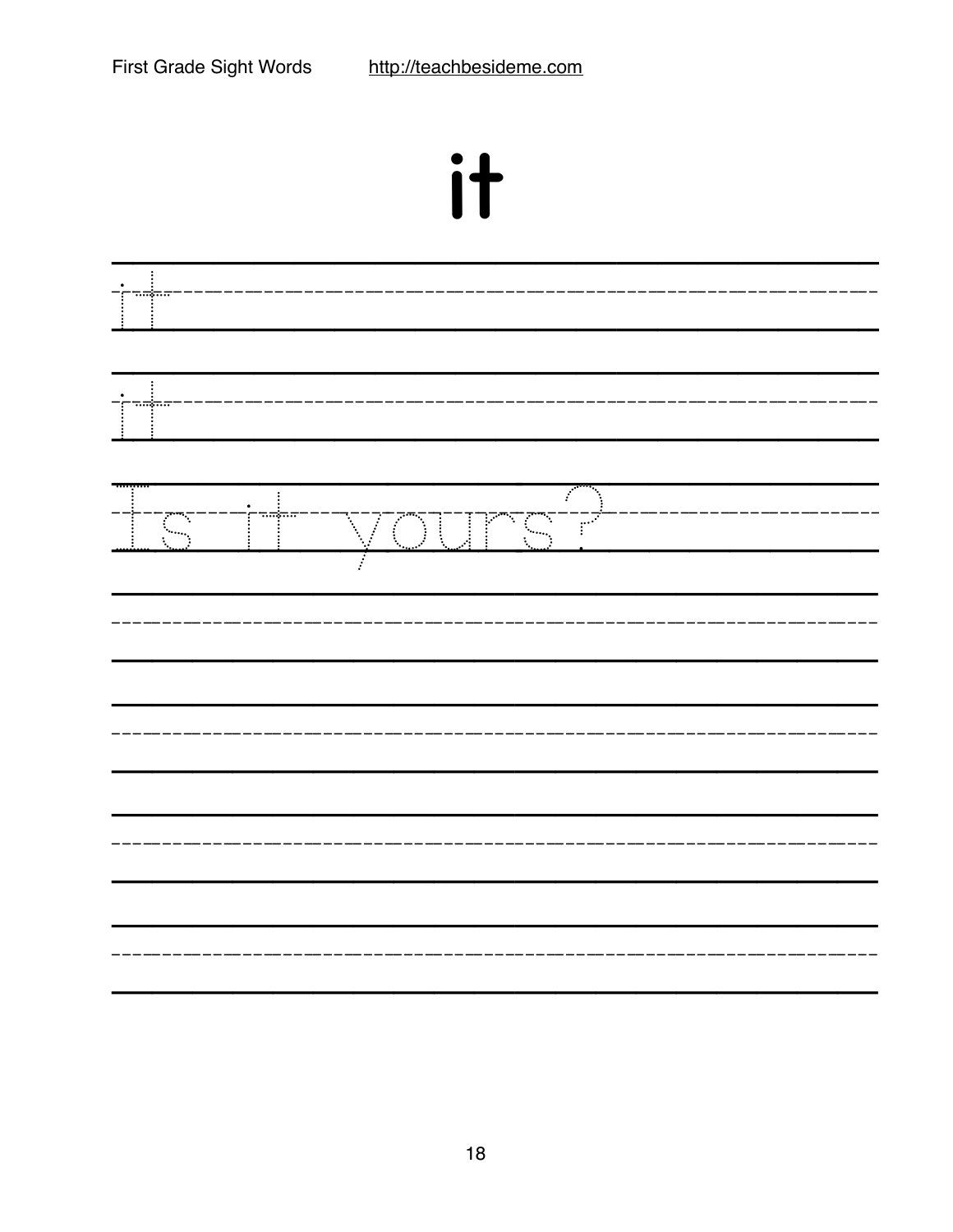# jump

| Y<br>$\prod_{i=1}^n$<br>$\mathbb{C}^{\mathbb{N}}$<br>Ť<br>T | ÌK<br>$\frac{1}{2}$<br>$\ddot{\cdot}$ |  |
|-------------------------------------------------------------|---------------------------------------|--|
|                                                             |                                       |  |
|                                                             | ini ta                                |  |
|                                                             | $\mathbb{R}$                          |  |
|                                                             |                                       |  |
|                                                             |                                       |  |
|                                                             |                                       |  |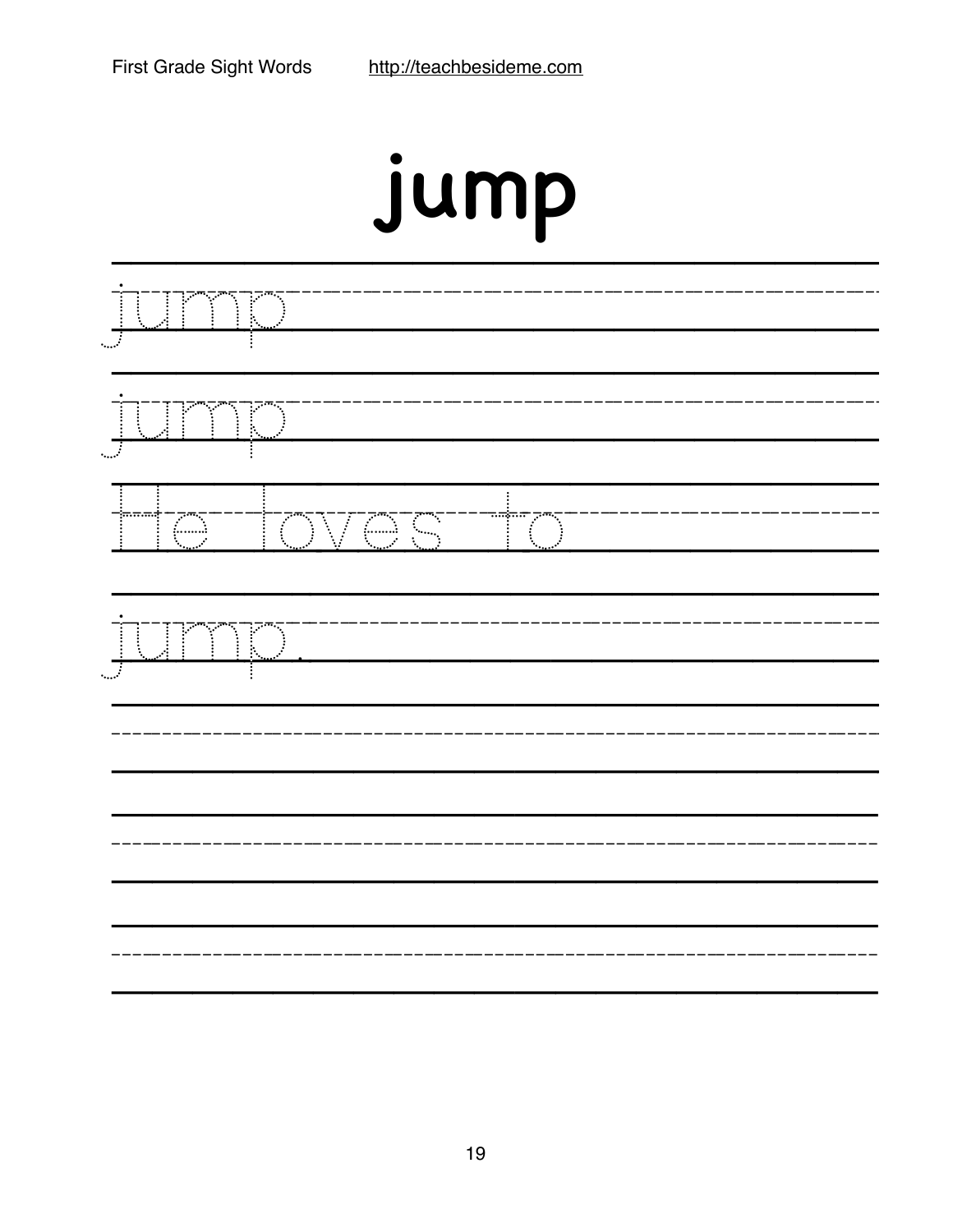#### little

| $\vdots$                 | $\overline{\mathbb{C}}$ |    |                      |    |                              |  |
|--------------------------|-------------------------|----|----------------------|----|------------------------------|--|
| <u>ಸದಕ್ಷಿಸಲಾಗುವುದು ಸ</u> | $\overline{\mathbb{C}}$ |    |                      |    |                              |  |
| .<br>TO<br>i i           | Ť                       | TC | $\boxed{\mathbb{C}}$ | ŧ. | $\overline{\mathbb{C}}$<br>ŧ |  |
| $\vdots$<br><u> XOOK</u> |                         |    |                      |    |                              |  |
|                          |                         |    |                      |    |                              |  |
|                          |                         |    |                      |    |                              |  |
|                          |                         |    |                      |    |                              |  |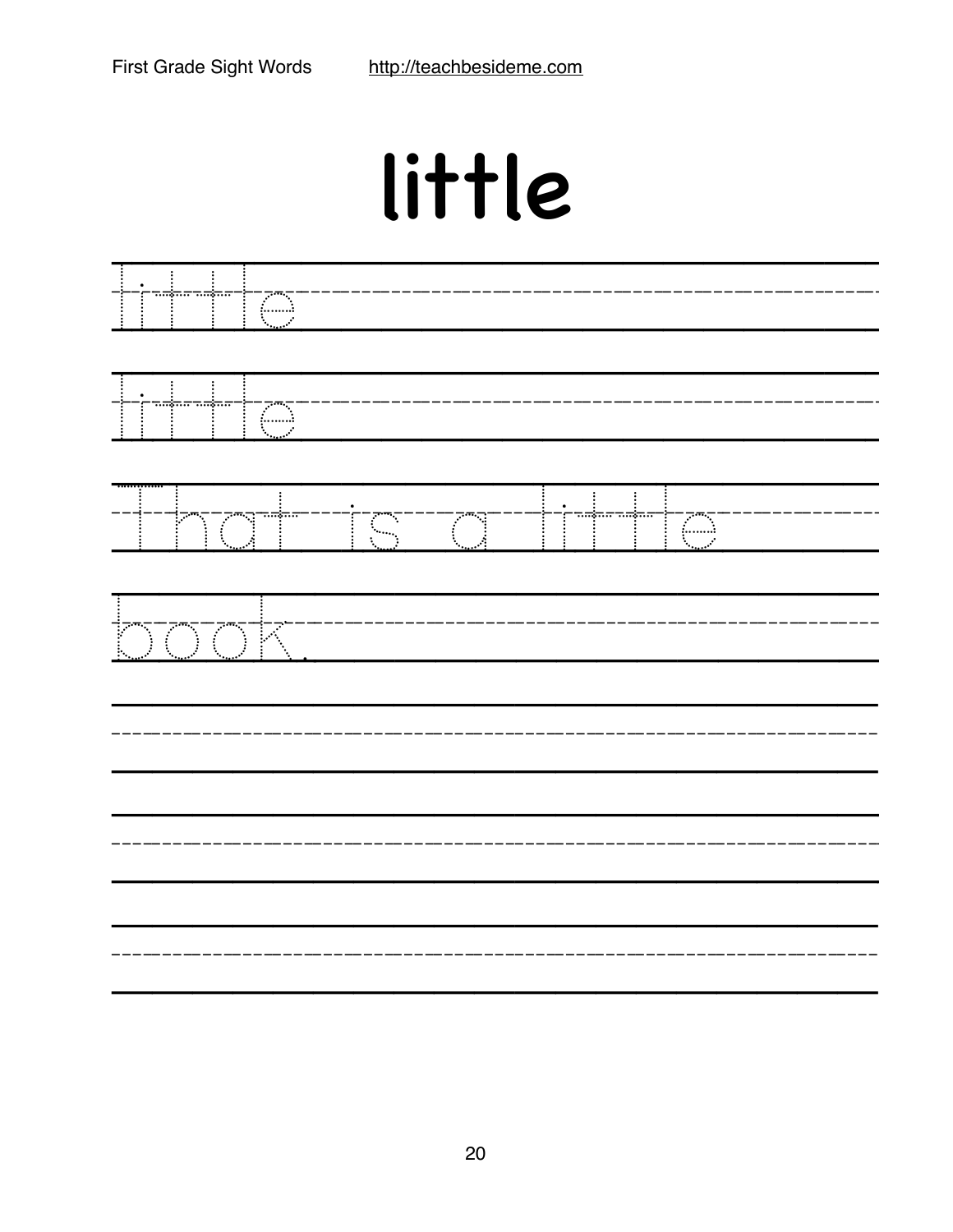### look

|  | <u> Hook mice</u> |
|--|-------------------|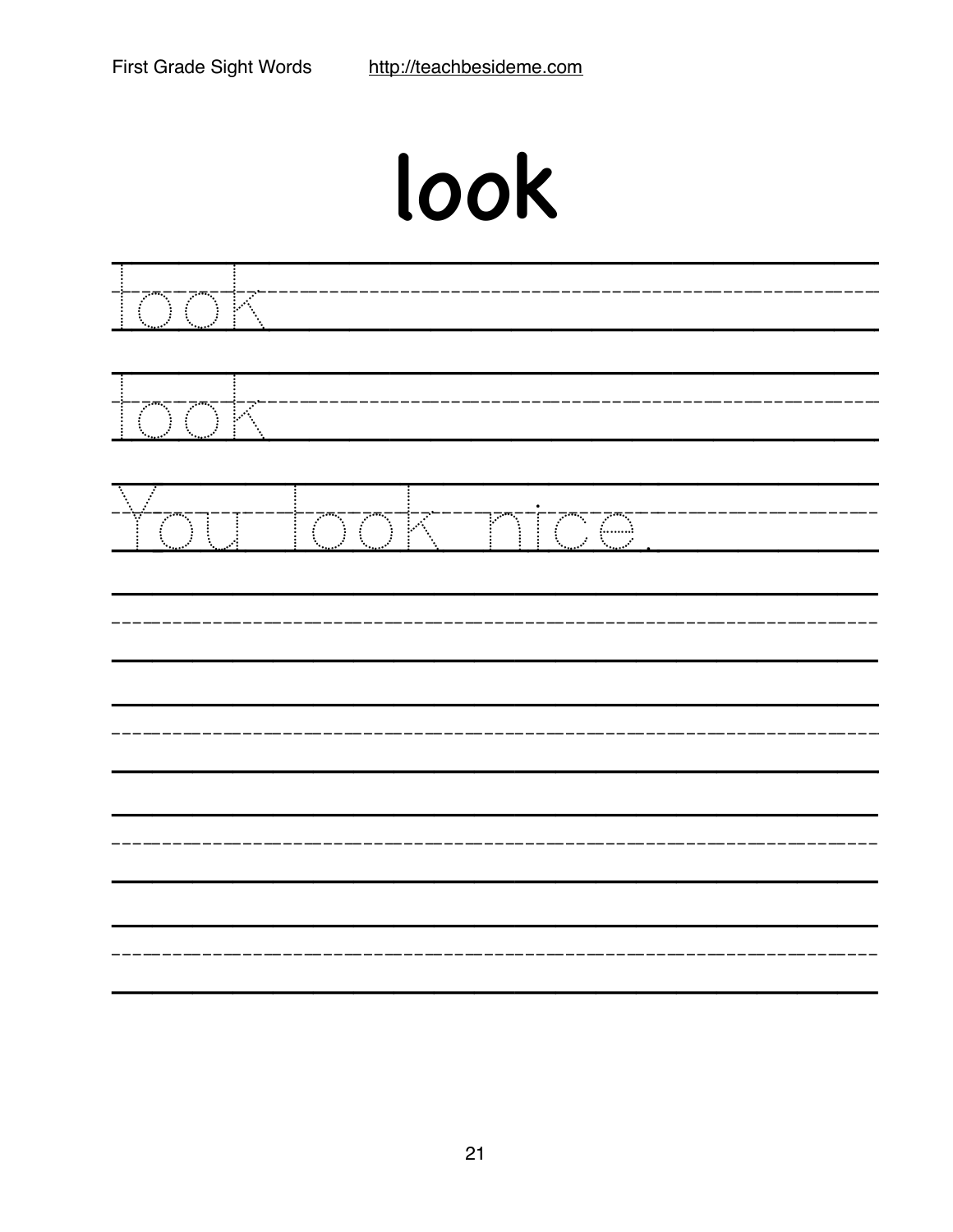### make

|                            | <u>TORTO</u>       |                                       |  |
|----------------------------|--------------------|---------------------------------------|--|
| TOT                        | T<br>K             |                                       |  |
| toro                       | <u>TOIK O</u><br>Y | $\mathbb{R}^{\infty}$<br>$\sum \zeta$ |  |
| ļ<br><u>sed</u><br>li<br>I |                    |                                       |  |
|                            |                    |                                       |  |
|                            |                    |                                       |  |
|                            |                    |                                       |  |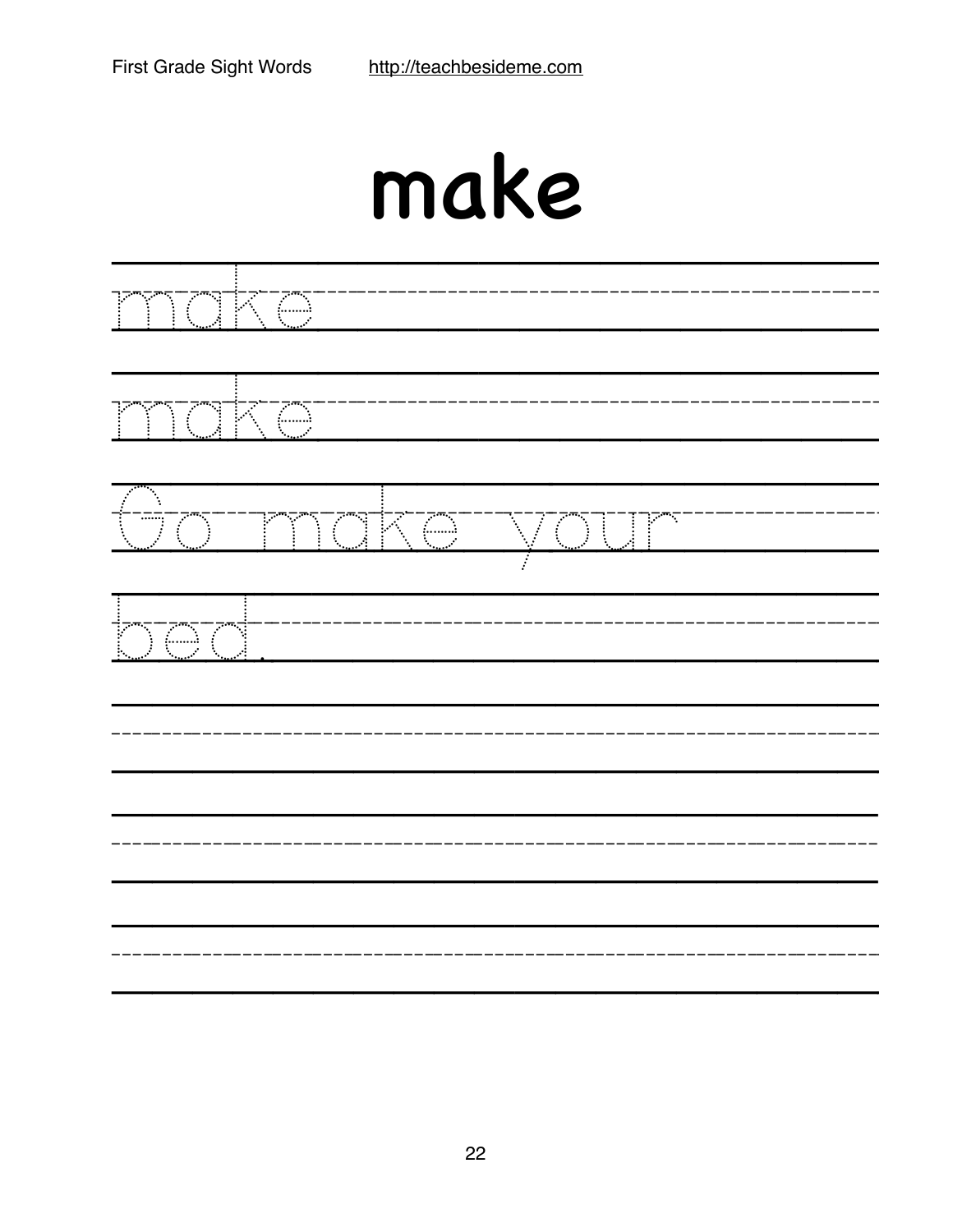#### me

| <u>TO</u>                                      |                                                        |    |    |  |
|------------------------------------------------|--------------------------------------------------------|----|----|--|
| TO                                             |                                                        |    |    |  |
| $\bullet$<br>ŗ<br>$\sum_{i=1}^{n}$<br>$\vdots$ | <b>JUI</b><br><u>VC</u>                                | TO | TO |  |
| Y<br>٦                                         | $\overline{\phantom{a}}$<br>$\vdots$<br>ngno<br>T<br>F |    |    |  |
|                                                |                                                        |    |    |  |
|                                                |                                                        |    |    |  |
|                                                |                                                        |    |    |  |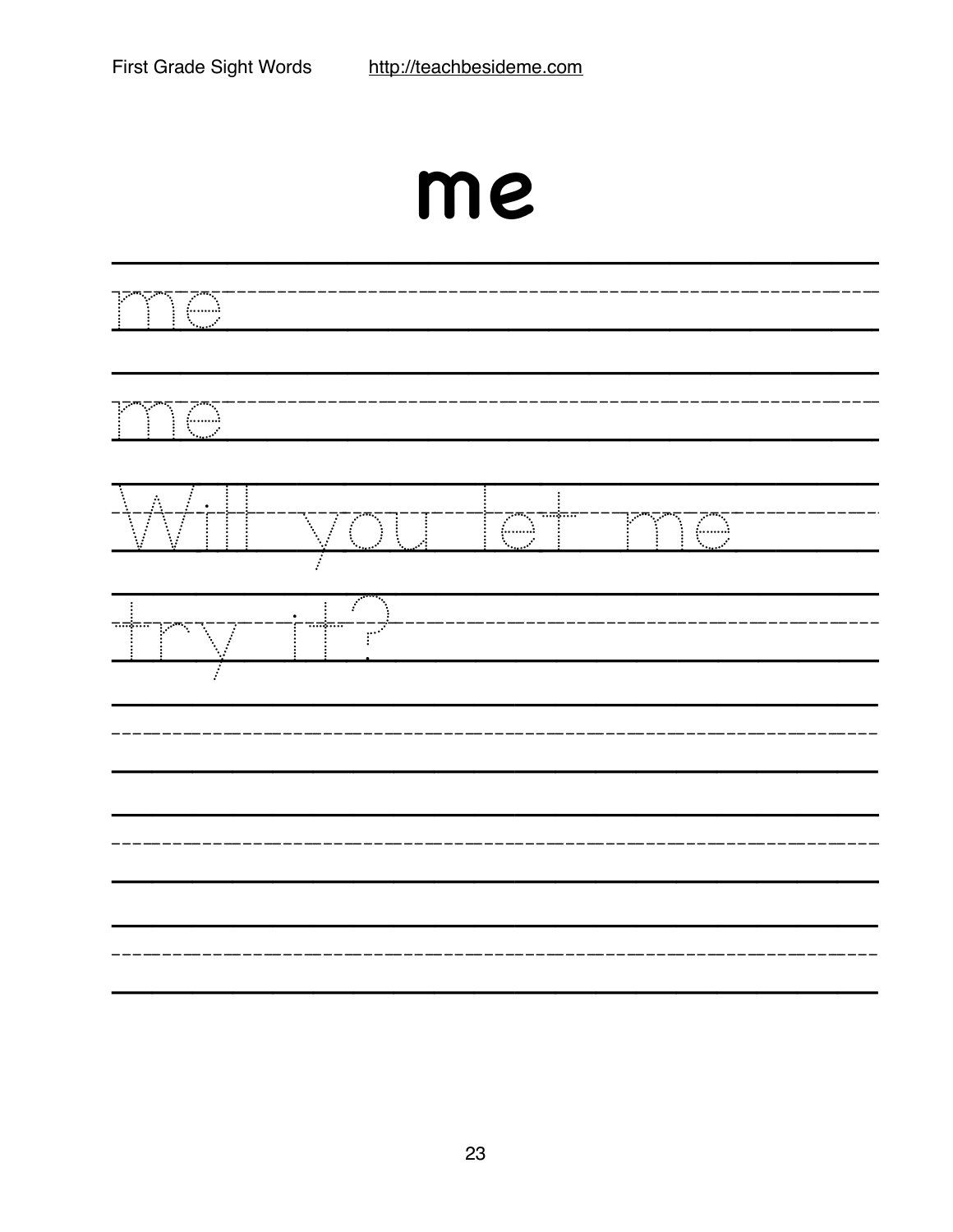#### my

| Ì                        |                                   |                                 |  |
|--------------------------|-----------------------------------|---------------------------------|--|
| $\bigtriangledown$       |                                   |                                 |  |
| $\mathbb N$<br>$\nabla/$ | $\sum_{i=1}^{n}$<br>$\vdots$<br>Ţ | $\prod_{i=1}^{n}$<br><u>VOS</u> |  |
| TO<br>ł                  |                                   |                                 |  |
|                          |                                   |                                 |  |
|                          |                                   |                                 |  |
|                          |                                   |                                 |  |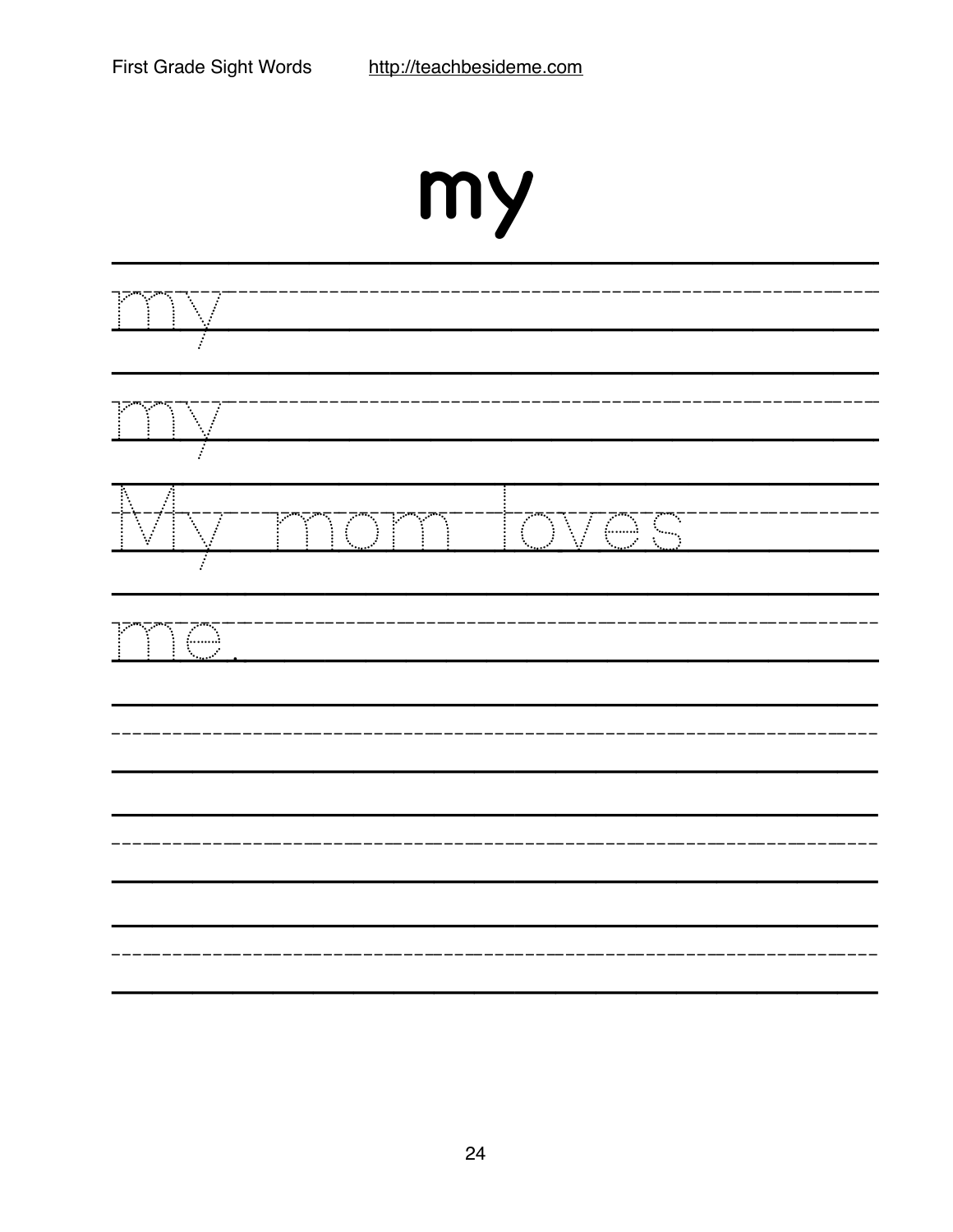### not

| TOT                                  |              |             |                      |  |
|--------------------------------------|--------------|-------------|----------------------|--|
| <b>TOT</b>                           |              |             |                      |  |
| $\mathbb{N}$<br>$\overrightarrow{C}$ | <u> Thot</u> | <b>Hike</b> | $\frac{1}{2}$<br>7.7 |  |
|                                      |              |             |                      |  |
|                                      |              |             |                      |  |
|                                      |              |             |                      |  |
|                                      |              |             |                      |  |
|                                      |              |             |                      |  |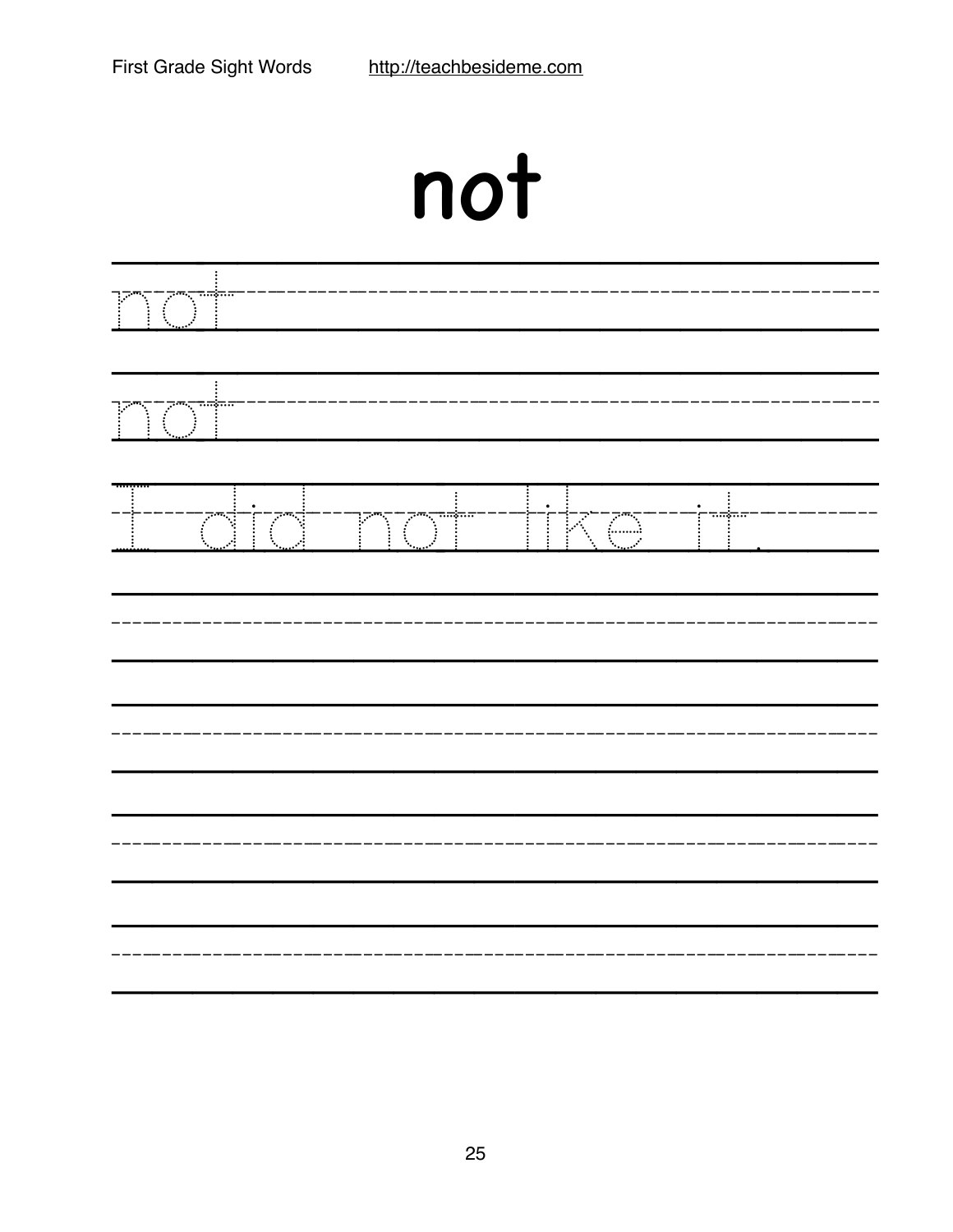| TO<br>$\frac{1}{2}$                        |              |                    |  |
|--------------------------------------------|--------------|--------------------|--|
| TØ                                         |              |                    |  |
| One of                                     | 75           | 1000 10<br>ie<br>i |  |
| $\mathcal{G}^{\mathcal{A}}$<br>$\bigvee$ ( | $\mathbb{C}$ |                    |  |
|                                            |              |                    |  |
|                                            |              |                    |  |
|                                            |              |                    |  |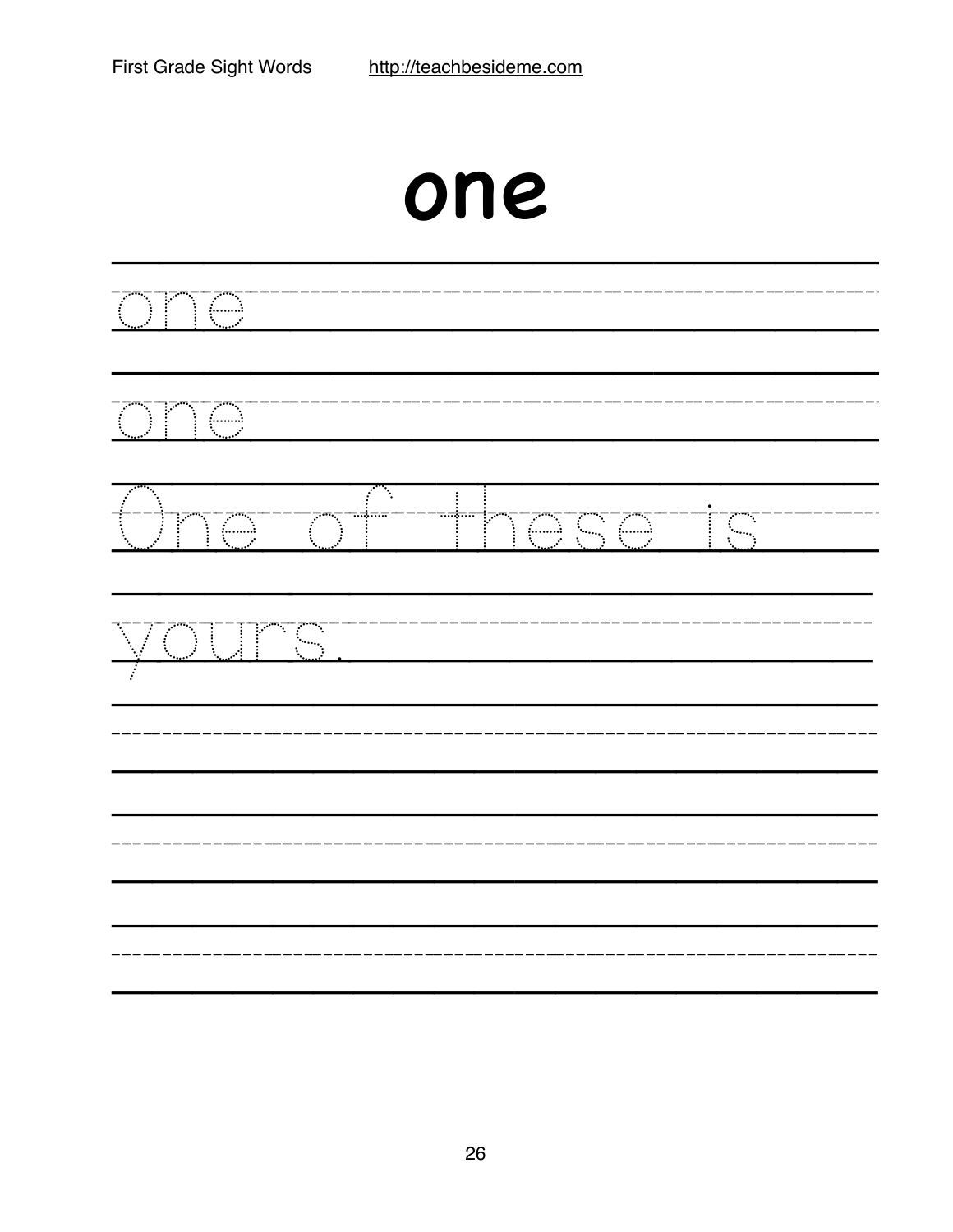## play

| $\bigcirc$ $\bigcirc$ |                                                    |                                   |  |
|-----------------------|----------------------------------------------------|-----------------------------------|--|
| $\Box$                | $\mathbb{R}^3$                                     |                                   |  |
| Can                   | <u>VOT</u><br>$\prod_{i=1}^n$                      | Ţ<br><u> TTCl</u><br>$\mathbb{N}$ |  |
| T                     | $\overline{\mathcal{L}}$ ).<br><u> XONT V</u><br>Ŧ |                                   |  |
|                       |                                                    |                                   |  |
|                       |                                                    |                                   |  |
|                       |                                                    |                                   |  |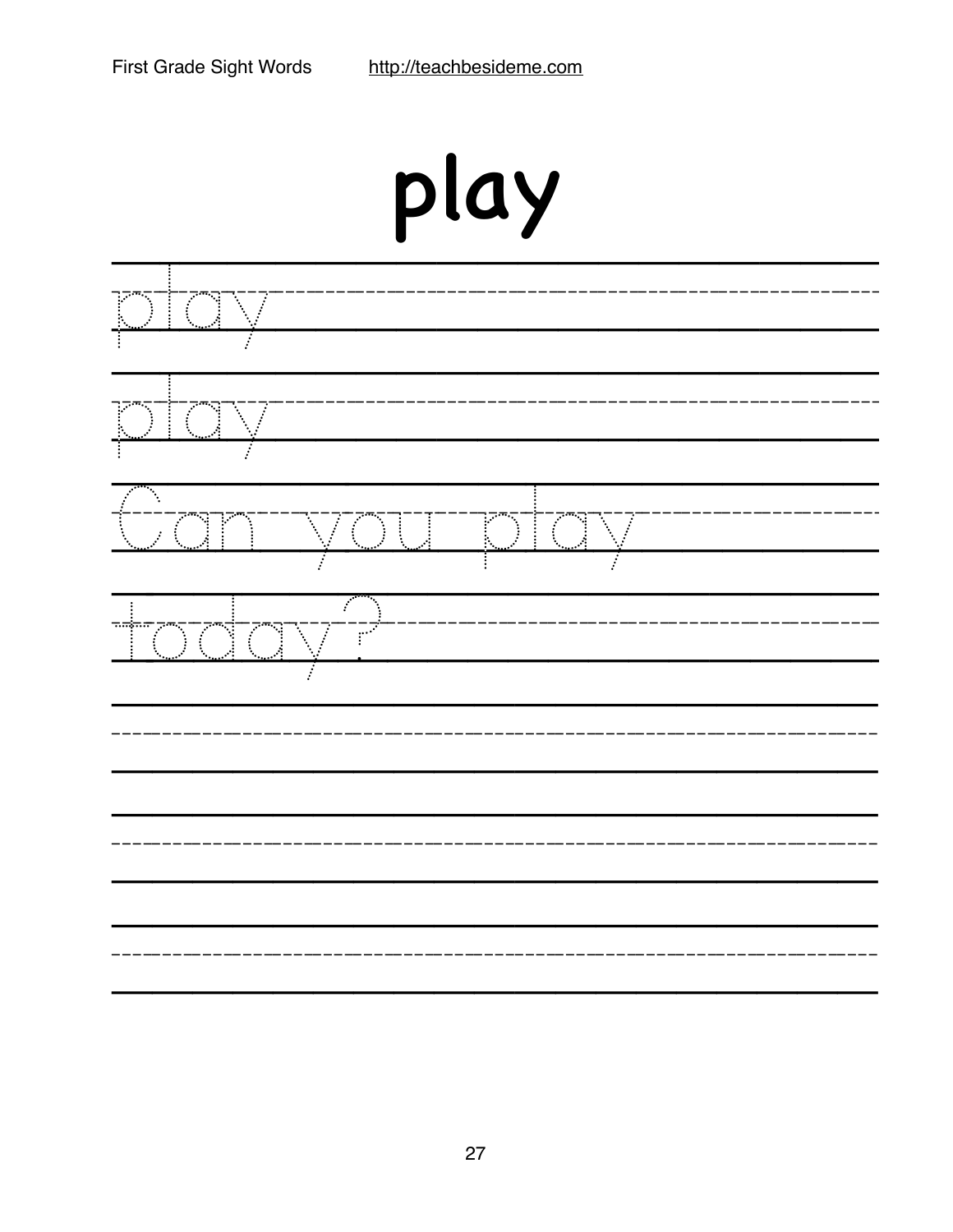### red

| <u>aal</u>       |                         |  |
|------------------|-------------------------|--|
| TOTO             |                         |  |
| i i Circ         | <u> 1000 ano</u><br>TOT |  |
| <u>tota</u><br>ľ |                         |  |
|                  |                         |  |
|                  |                         |  |
|                  |                         |  |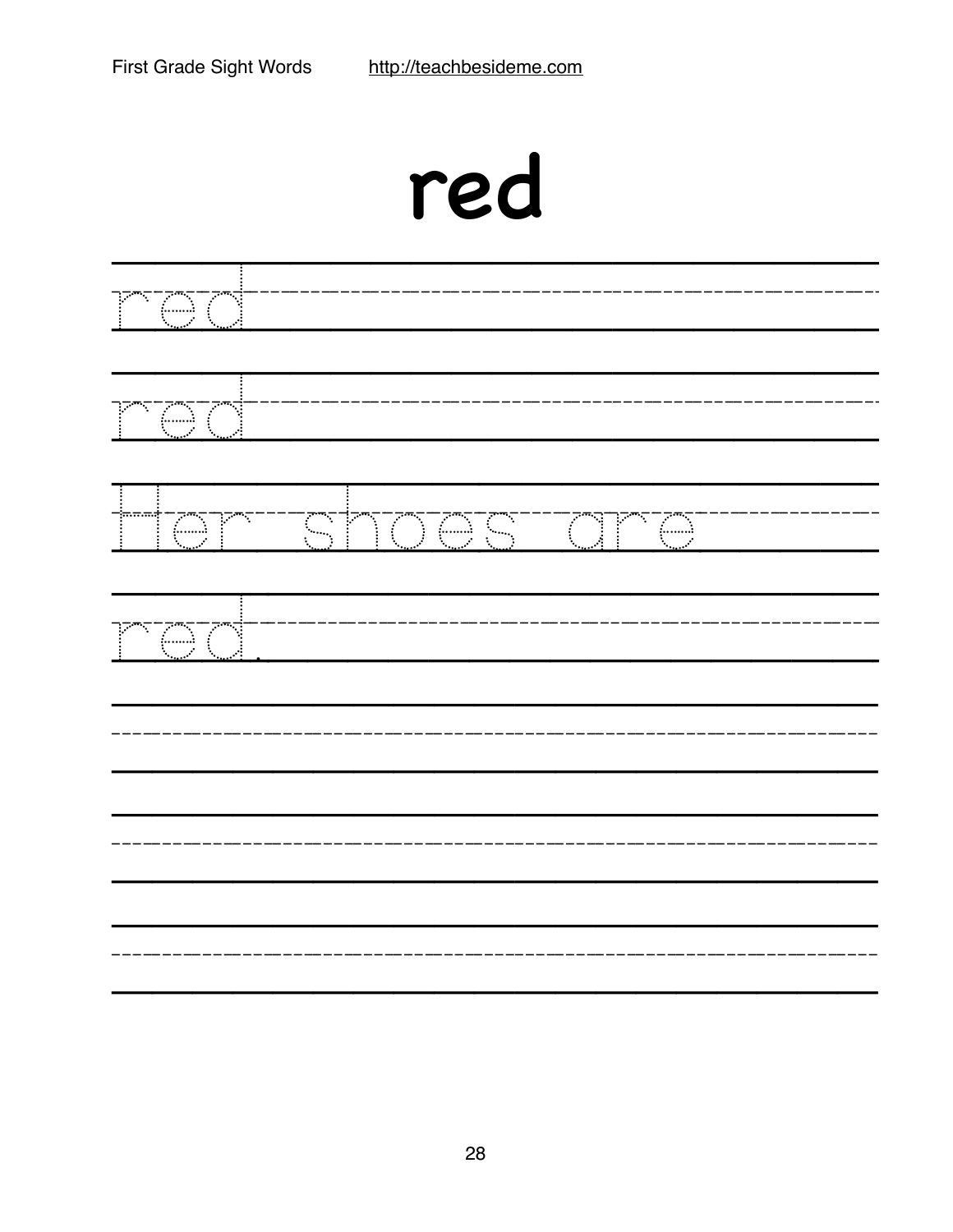#### run

| $\ddot{\ddot{\phantom{a}}}$ |              |                              |                                       |  |  |  |  |
|-----------------------------|--------------|------------------------------|---------------------------------------|--|--|--|--|
| Ţ<br>٦                      |              |                              |                                       |  |  |  |  |
| $\frac{1}{120}$             | <u>mator</u> | <u>reduced</u><br>$\sqrt{1}$ | <u>tawa</u><br>$\mathbb{J}\mathbb{V}$ |  |  |  |  |
|                             |              |                              |                                       |  |  |  |  |
|                             |              |                              |                                       |  |  |  |  |
|                             |              |                              |                                       |  |  |  |  |
|                             |              |                              |                                       |  |  |  |  |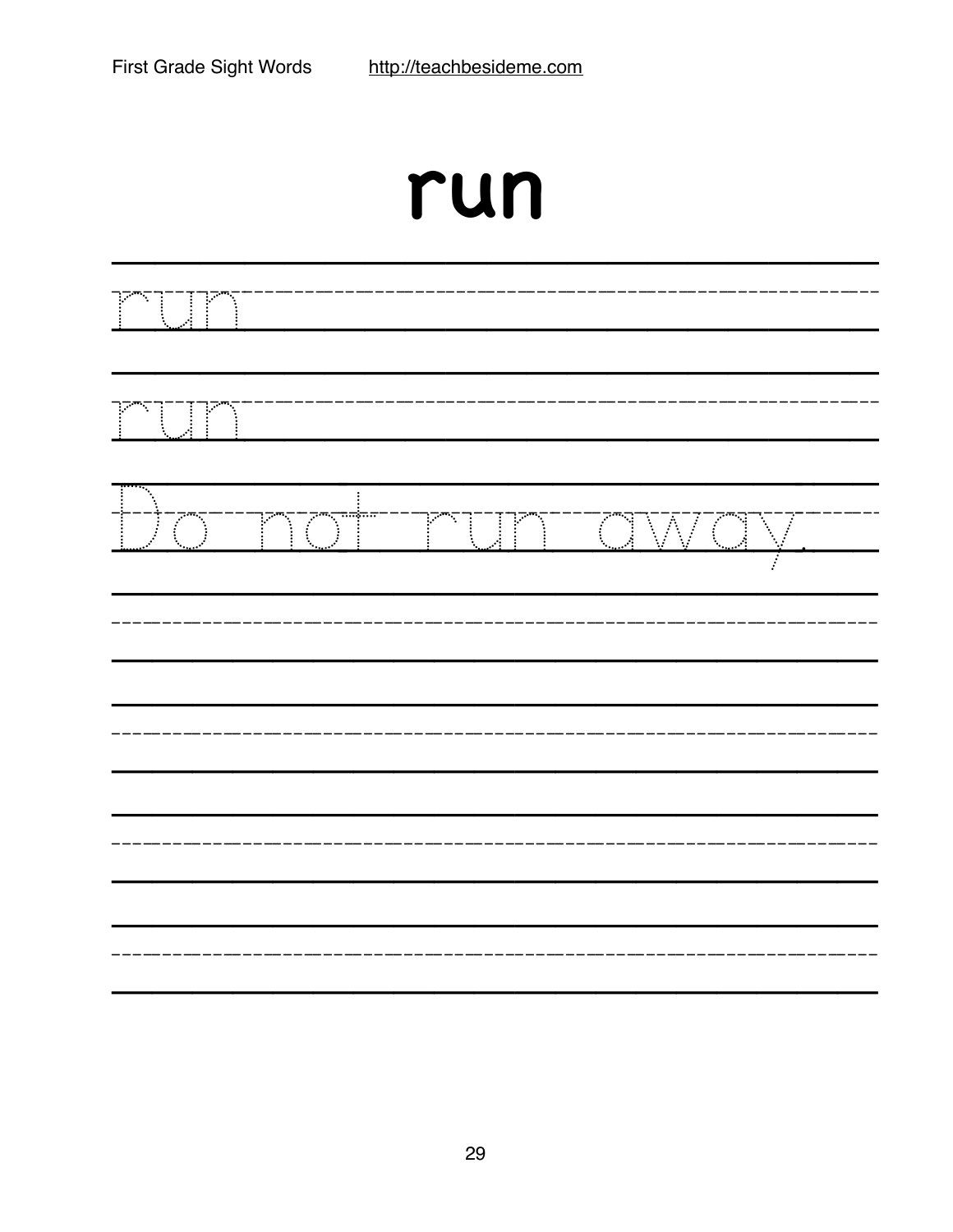### said

| <u>said</u>        |  |  |
|--------------------|--|--|
| <u>said</u>        |  |  |
| <u>Momroaid no</u> |  |  |
|                    |  |  |
|                    |  |  |
|                    |  |  |
|                    |  |  |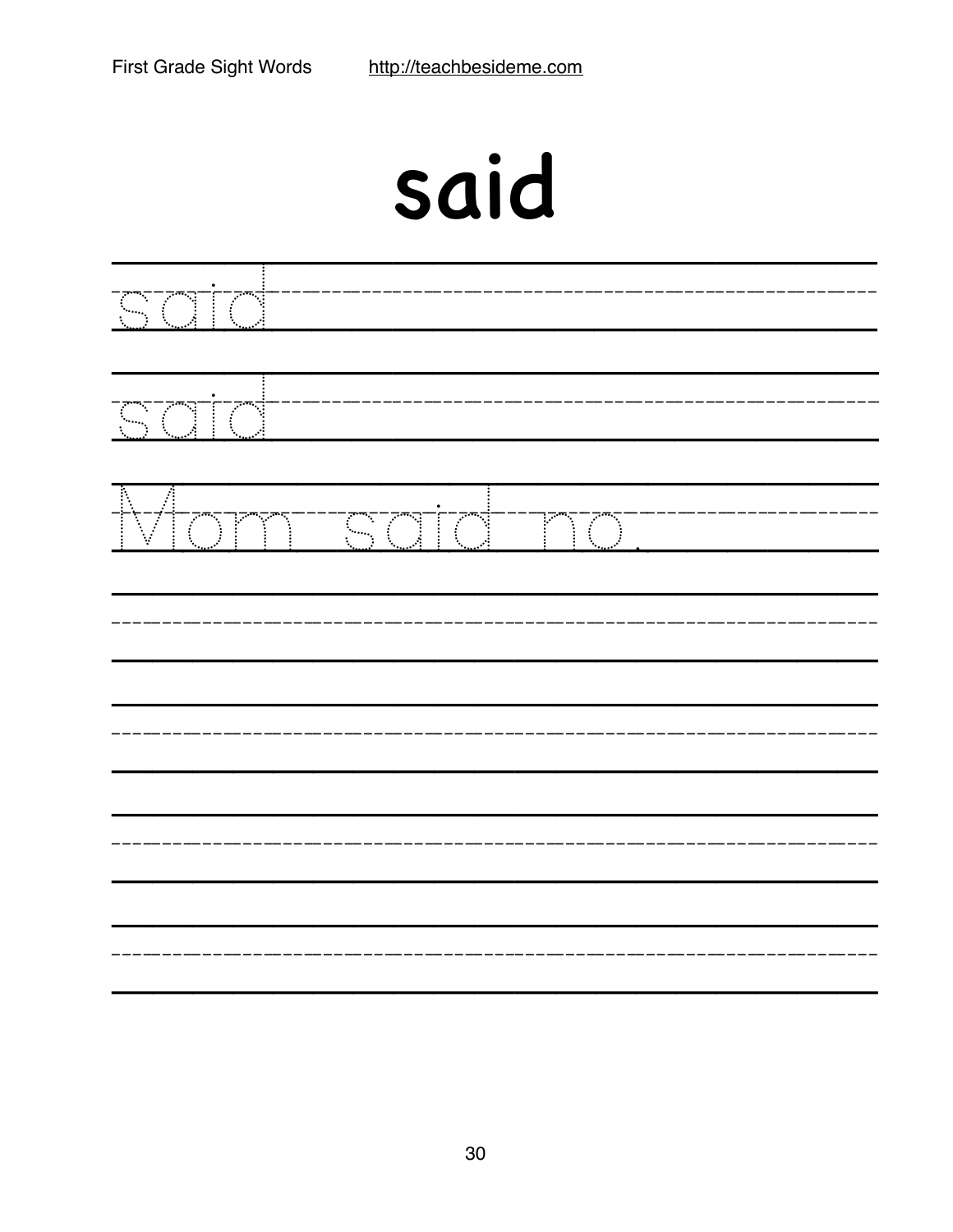see

|   | <b>SOCI</b>         |              |  |
|---|---------------------|--------------|--|
|   | <u>stats</u>        |              |  |
|   | <u> TOUTH TSOUT</u> | Ť<br>T<br>TO |  |
| ľ | <u>motor</u>        |              |  |
|   |                     |              |  |
|   |                     |              |  |
|   |                     |              |  |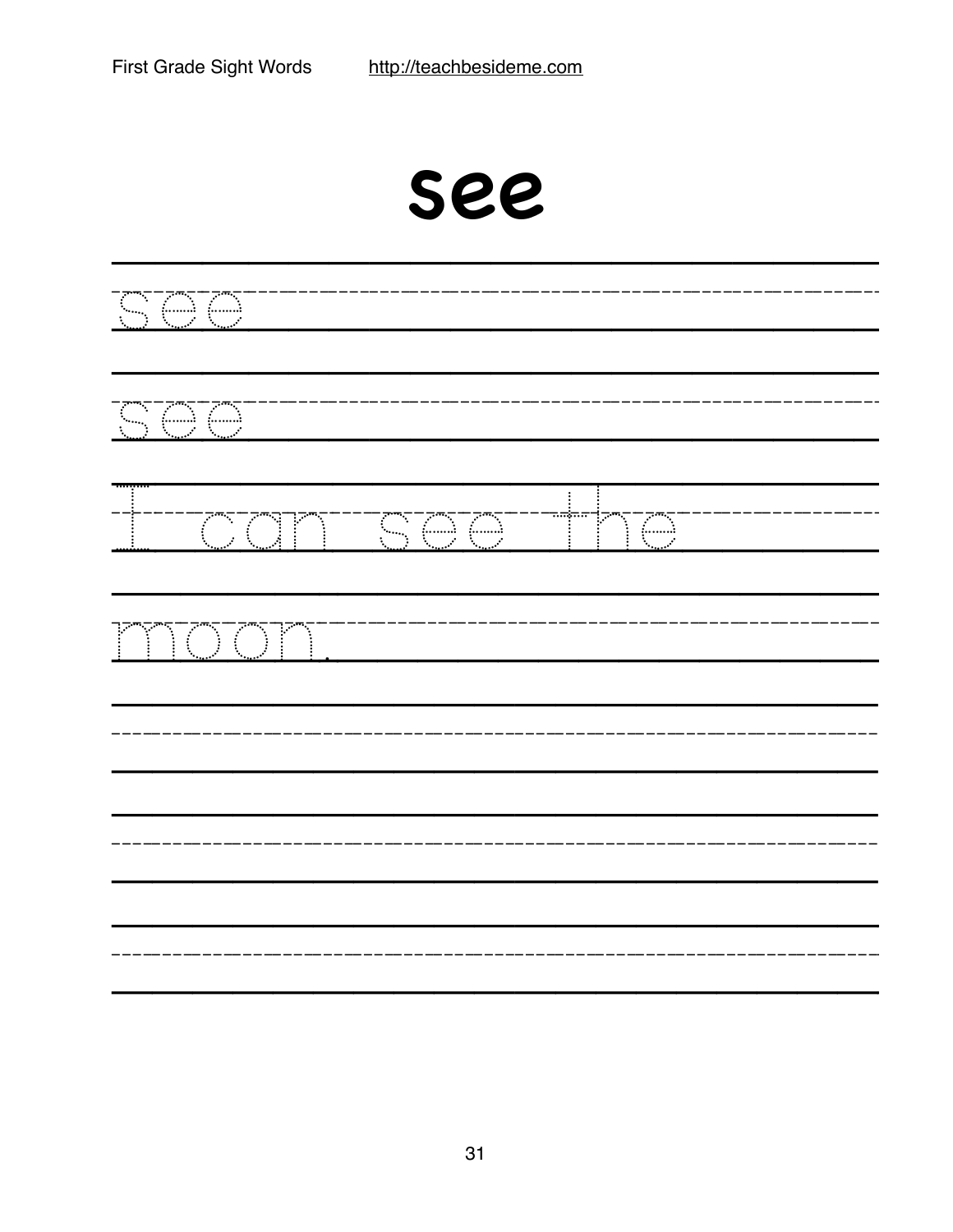

| $\subseteq$<br>$\begin{bmatrix} 1 \\ 1 \\ 1 \\ 1 \end{bmatrix}$                           |                              |  |
|-------------------------------------------------------------------------------------------|------------------------------|--|
| <del></del><br>F<br>$\frac{1}{2}$<br>$\leftarrow$<br>$\mathcal{L}$                        |                              |  |
| <b>IS</b><br>TOT<br>Ŧ<br>$\mathcal{L}_{\mathcal{A}}$                                      | $\overline{\mathbb{C}}$<br>ľ |  |
| $\overline{\phantom{a}}$<br>Ť<br>Y.<br>$\mathbb{R}^2$<br>ł.<br>$\mathcal{L}(\mathcal{A})$ |                              |  |
|                                                                                           |                              |  |
|                                                                                           |                              |  |
|                                                                                           |                              |  |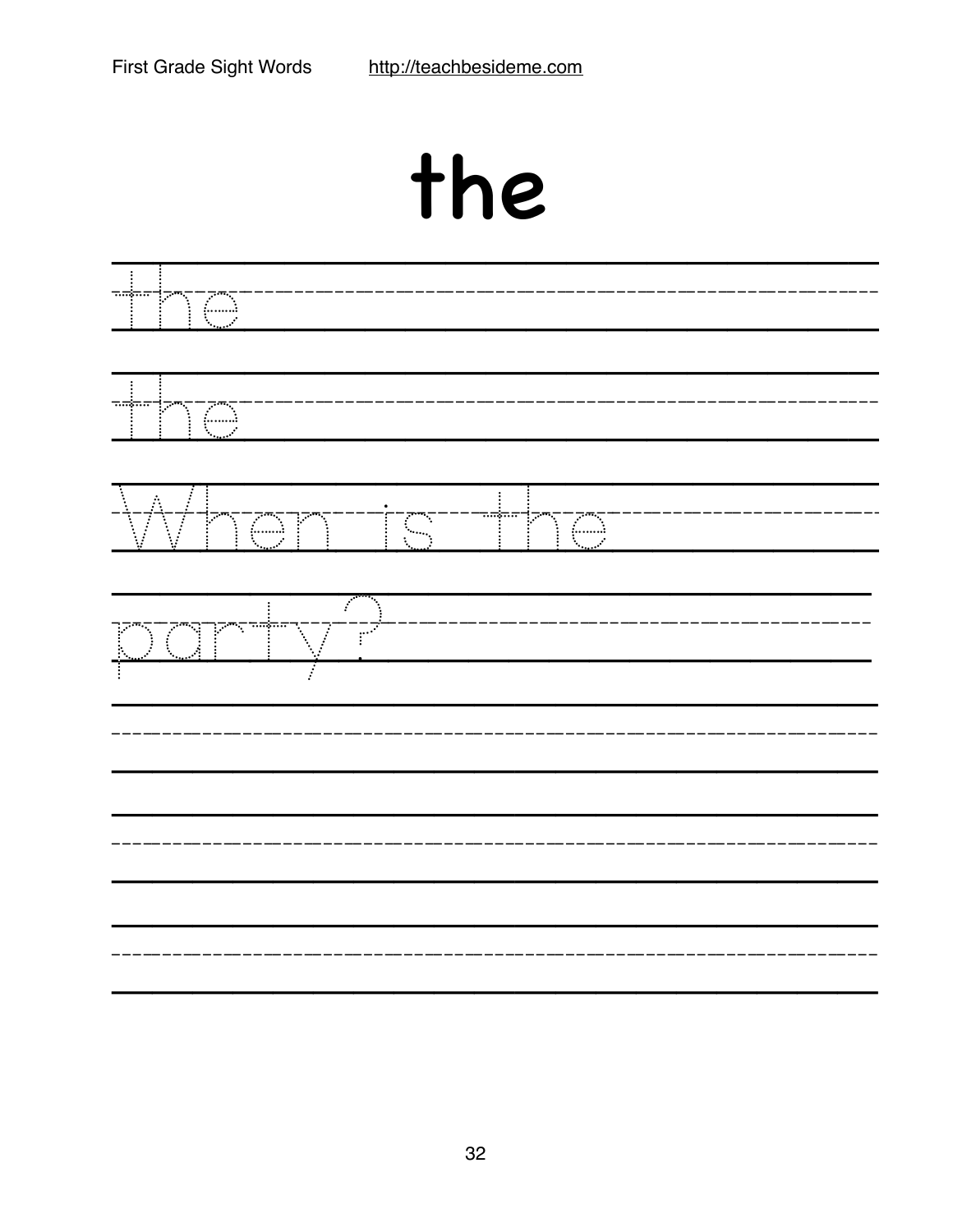#### three

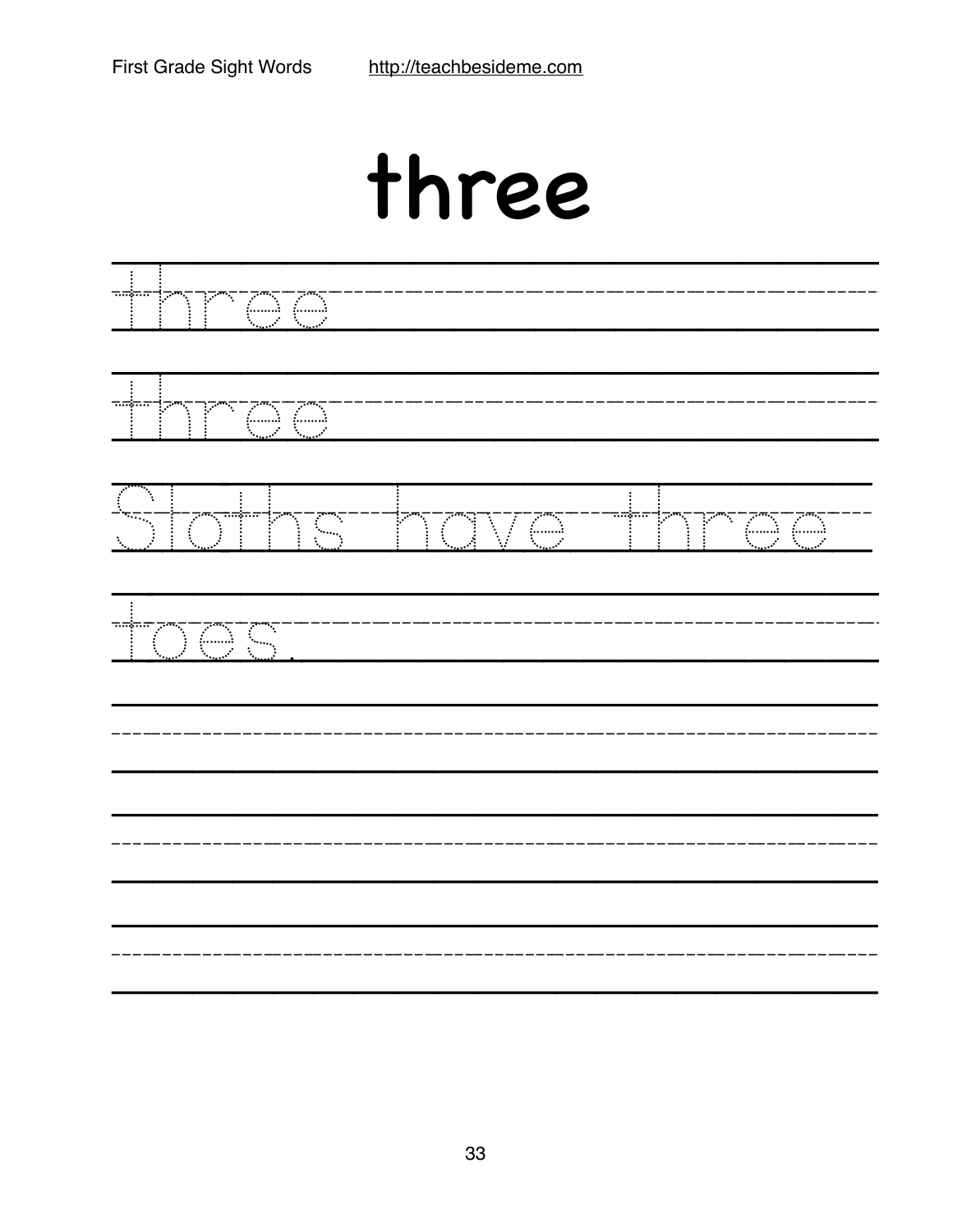|                                                                                                                | $\overline{\mathbf{f}}$ |                      |                     |                  |  |  |
|----------------------------------------------------------------------------------------------------------------|-------------------------|----------------------|---------------------|------------------|--|--|
| $\overline{\cdots}$<br>F<br>$\mathcal{N}_\text{c}$                                                             |                         |                      |                     |                  |  |  |
| $\mathcal{F}_{\mathcal{A}}$                                                                                    |                         |                      |                     |                  |  |  |
| $\overline{\mathbb{C}}$<br>magaa                                                                               | 7                       | $-\frac{1}{2}$<br>IC | T<br>$\mathbb{R}^2$ | ngna<br>Y<br>T T |  |  |
| en porton de la propiedad de la compa<br>En la compa<br>$\mathcal{F}_\mathrm{c}$<br>$\mathcal{L}(\mathcal{A})$ | $\mathbb{K}$            |                      |                     |                  |  |  |
|                                                                                                                |                         |                      |                     |                  |  |  |
|                                                                                                                |                         |                      |                     |                  |  |  |
|                                                                                                                |                         |                      |                     |                  |  |  |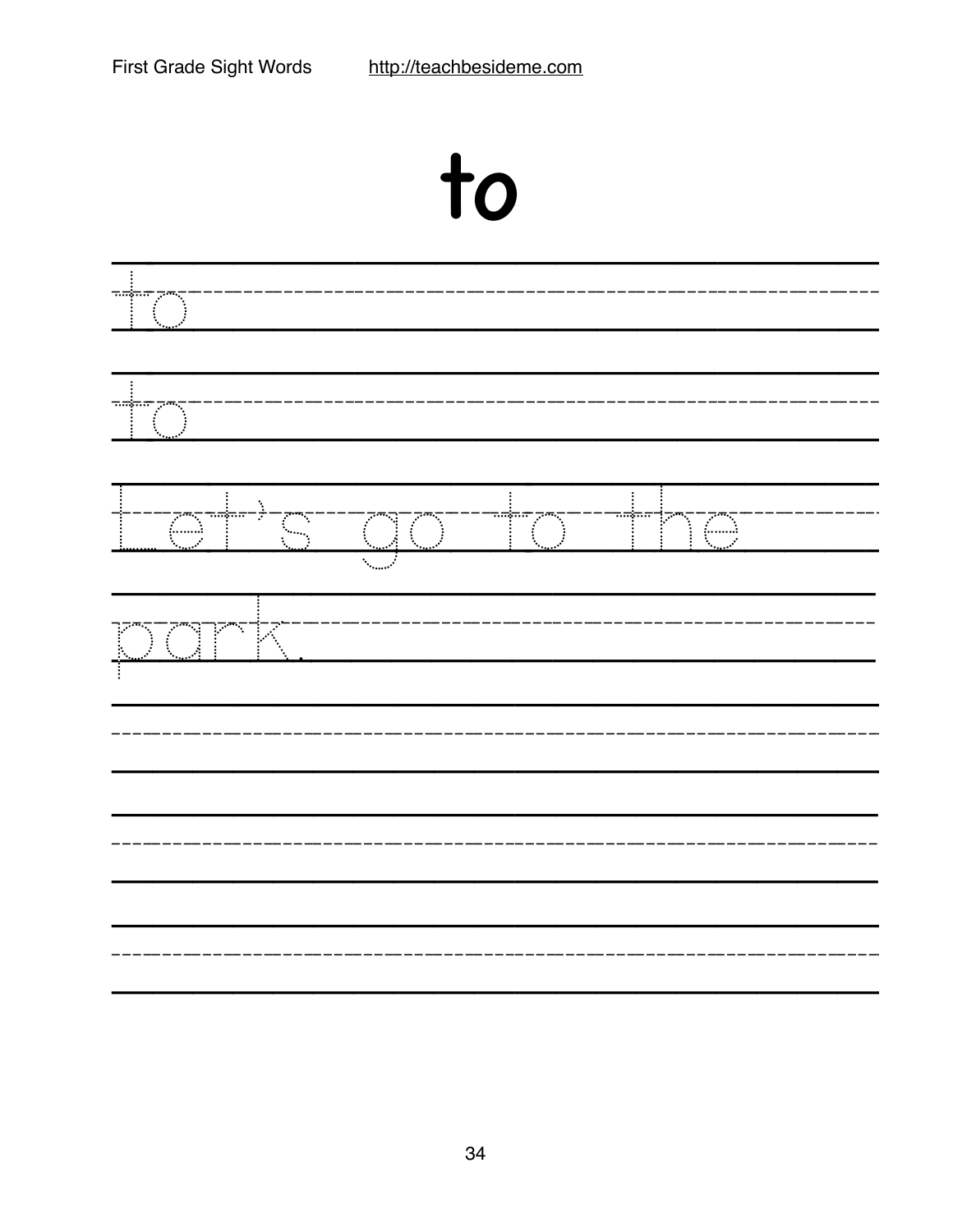#### two

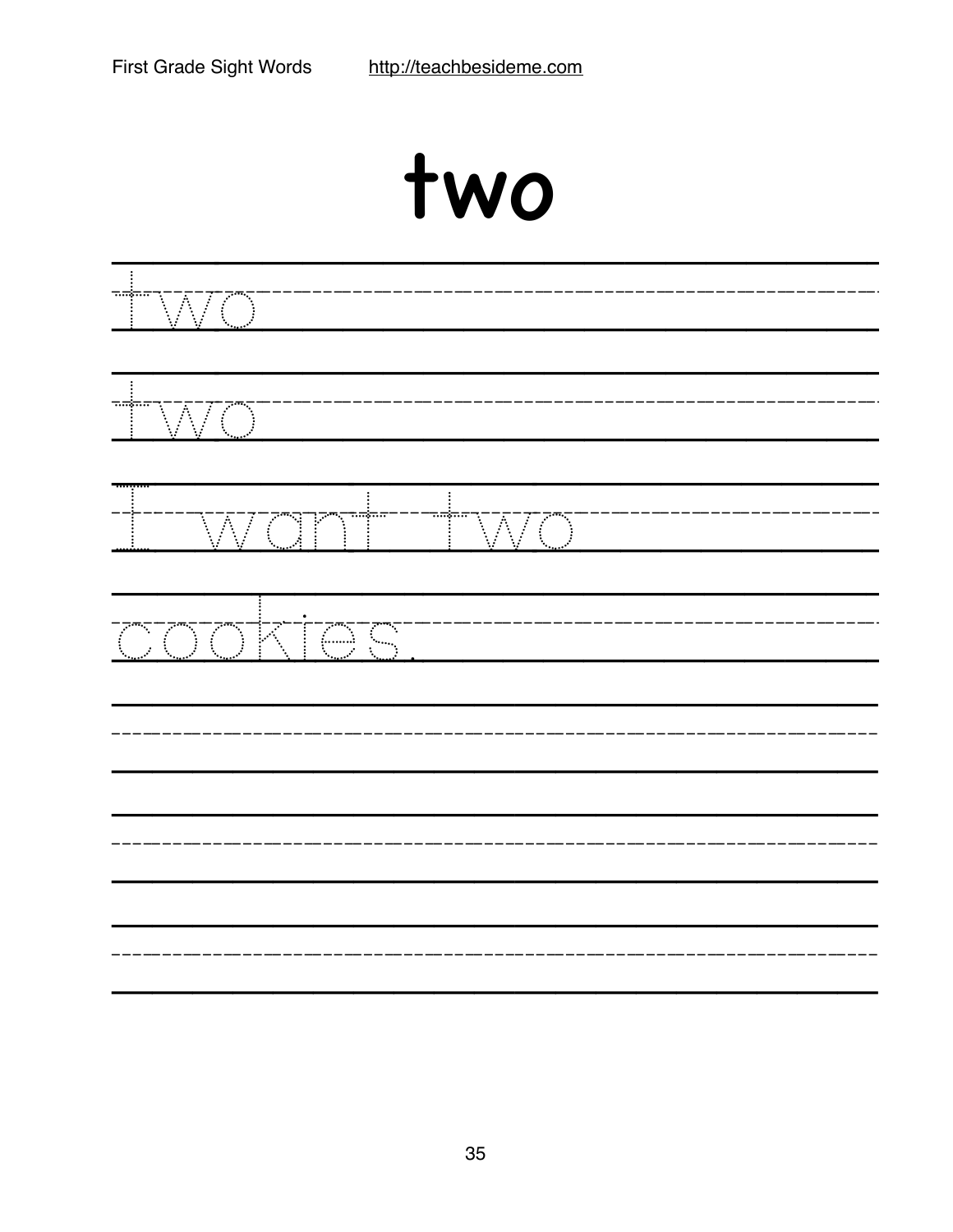#### up

| $\Box \mathbb{C}$                |    |                                                          |              |               |  |
|----------------------------------|----|----------------------------------------------------------|--------------|---------------|--|
| UP                               |    |                                                          |              |               |  |
|                                  | TC | $\textcolor{blue}{\textstyle\bigcirc\textstyle\bigcirc}$ | <u> TUIV</u> | <u>I</u><br>T |  |
| $\sum_{i=1}^n$<br>$\sqrt{\zeta}$ |    |                                                          |              |               |  |
|                                  |    |                                                          |              |               |  |
|                                  |    |                                                          |              |               |  |
|                                  |    |                                                          |              |               |  |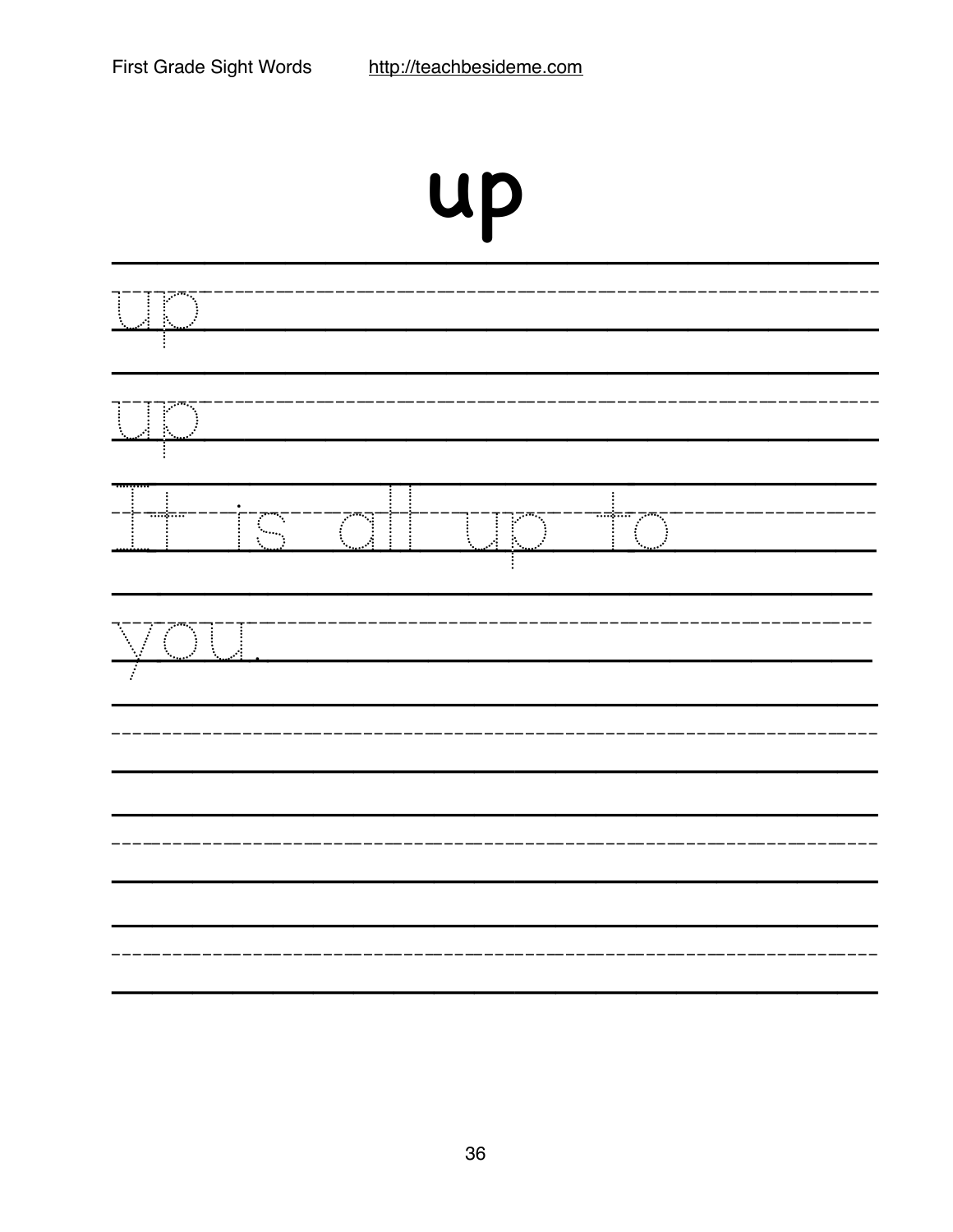#### we

| WG.                     |            |                  |  |
|-------------------------|------------|------------------|--|
| WG.                     |            |                  |  |
| Ara                     | <u>mwe</u> | <u>Tema</u><br>T |  |
| $\overline{1}$<br>VOT P |            |                  |  |
|                         |            |                  |  |
|                         |            |                  |  |
|                         |            |                  |  |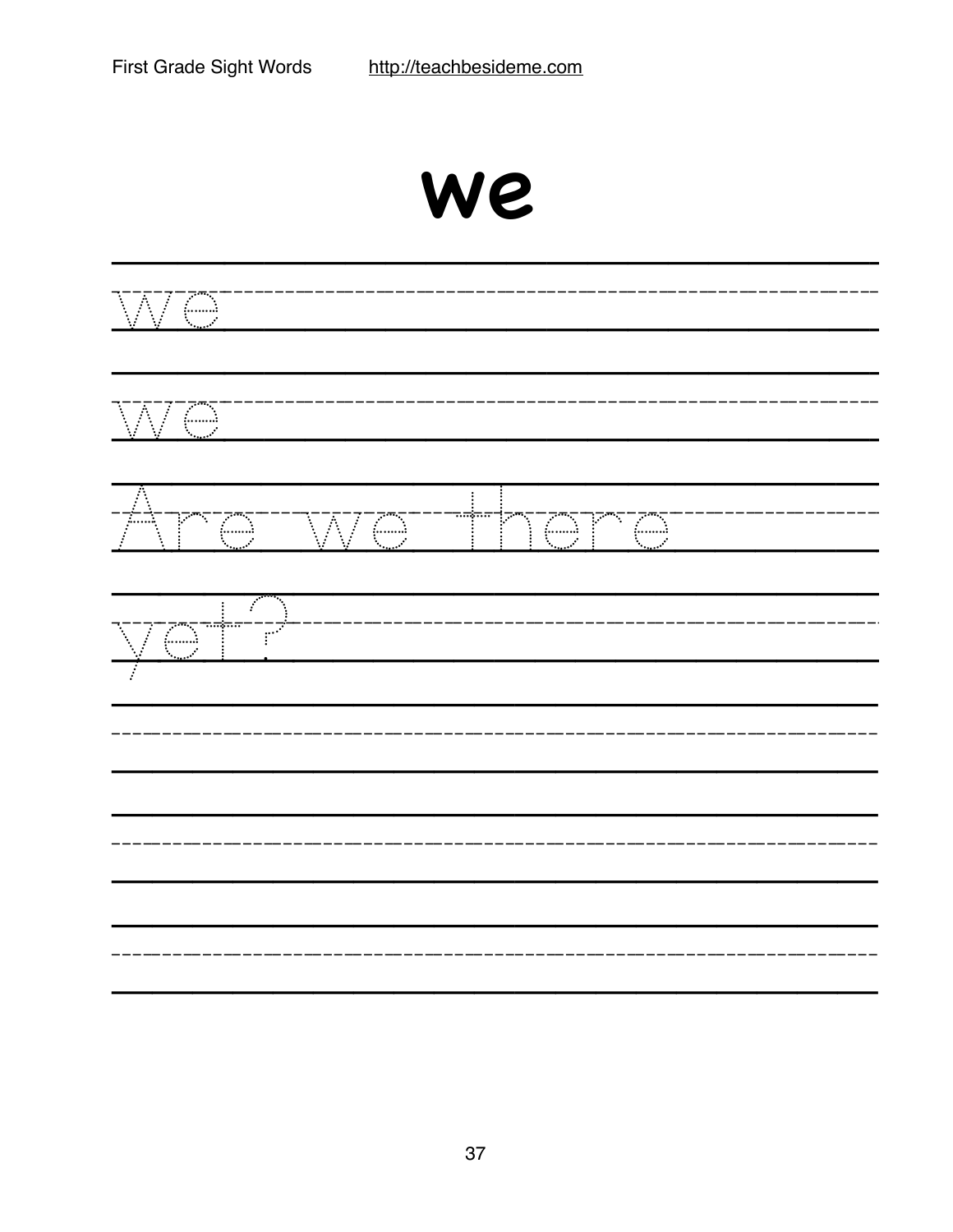#### where

| <u> 1010 10</u><br>WT                                                                            |                                             |  |
|--------------------------------------------------------------------------------------------------|---------------------------------------------|--|
| TOT<br>T<br>W<br>i.                                                                              |                                             |  |
| $\nabla \vec{f}$<br><u>inorro torro</u><br>V                                                     | $\sum_{i=1}^n \frac{1}{n_i}$<br>$\bigvee$ ( |  |
| ١<br>J<br>$\sum_{i=1}^{n}$<br>$\begin{matrix} \vdots \\ \vdots \end{matrix}$<br>$\sum_{i=1}^{n}$ |                                             |  |
|                                                                                                  |                                             |  |
|                                                                                                  |                                             |  |
|                                                                                                  |                                             |  |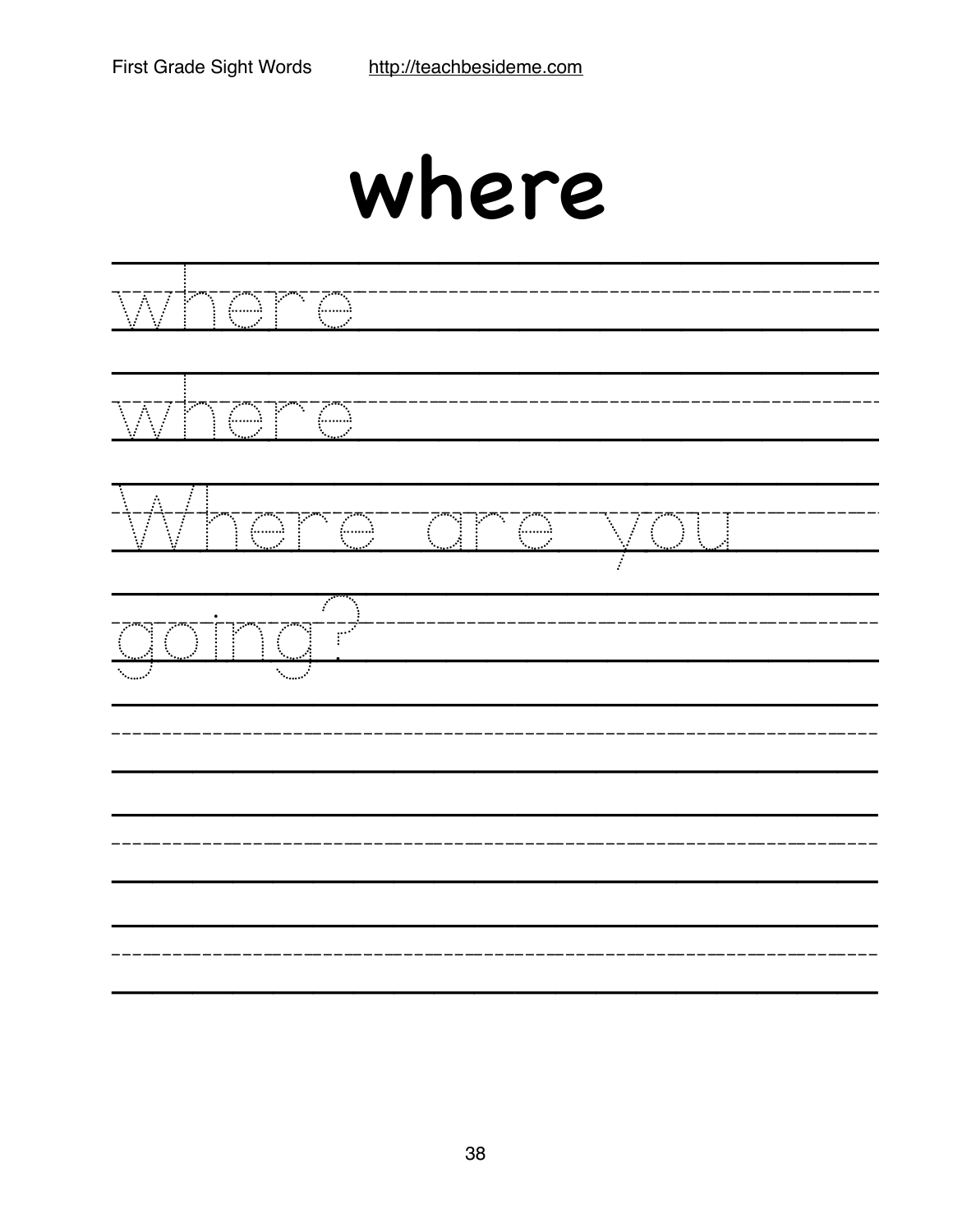### yellow

|                         | <u>TOW</u>                                                                       |                                                 |  |
|-------------------------|----------------------------------------------------------------------------------|-------------------------------------------------|--|
| $\mathbb{Z}$            | ${\mathbb N}{\mathbb N}$<br>$\frac{1}{2}$                                        |                                                 |  |
|                         | $\begin{bmatrix} 1 & 1 \\ 1 & 1 \end{bmatrix}$<br>$\mathop{\rm W}\nolimits$<br>Ţ | $\overline{\mathbb{C}}$<br>$\sqrt{2}$<br>i<br>! |  |
| <b>Text</b><br>$\vdots$ | $\mathbb{R}$<br>JW<br>$\begin{array}{c} \vdots \\ \vdots \\ \vdots \end{array}$  | $\mathcal{L}$<br>JK                             |  |
|                         |                                                                                  |                                                 |  |
|                         |                                                                                  |                                                 |  |
|                         |                                                                                  |                                                 |  |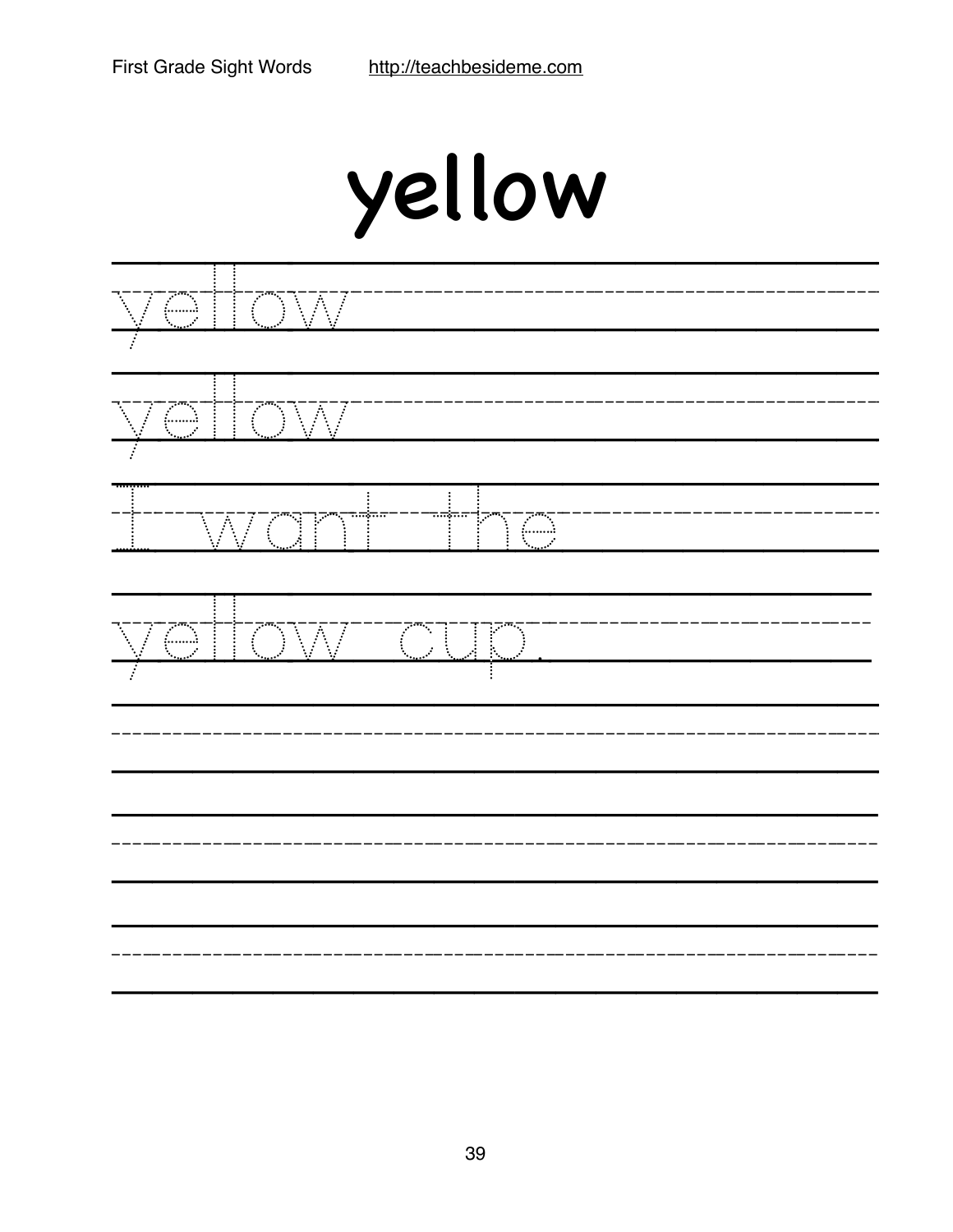| you |  |
|-----|--|
|     |  |

| <u>VOI</u>                                                                                                                                                                                                                                                                                                                                                                                                                            |  |
|---------------------------------------------------------------------------------------------------------------------------------------------------------------------------------------------------------------------------------------------------------------------------------------------------------------------------------------------------------------------------------------------------------------------------------------|--|
| $\sum_{i=1}^n \frac{1}{n_i}$                                                                                                                                                                                                                                                                                                                                                                                                          |  |
| <u> Thom will</u><br>$\setminus \overline{A}$<br>NT.<br><u>VOU</u>                                                                                                                                                                                                                                                                                                                                                                    |  |
| $\overline{\mathcal{L}}$<br>$\begin{picture}(40,40) \put(0,0){\line(1,0){10}} \put(15,0){\line(1,0){10}} \put(15,0){\line(1,0){10}} \put(15,0){\line(1,0){10}} \put(15,0){\line(1,0){10}} \put(15,0){\line(1,0){10}} \put(15,0){\line(1,0){10}} \put(15,0){\line(1,0){10}} \put(15,0){\line(1,0){10}} \put(15,0){\line(1,0){10}} \put(15,0){\line(1,0){10}} \put(15,0){\line(1$<br><u>ac</u><br>TŒ<br>$\mathbb{R}^2$<br>$\frac{1}{2}$ |  |
|                                                                                                                                                                                                                                                                                                                                                                                                                                       |  |
|                                                                                                                                                                                                                                                                                                                                                                                                                                       |  |
|                                                                                                                                                                                                                                                                                                                                                                                                                                       |  |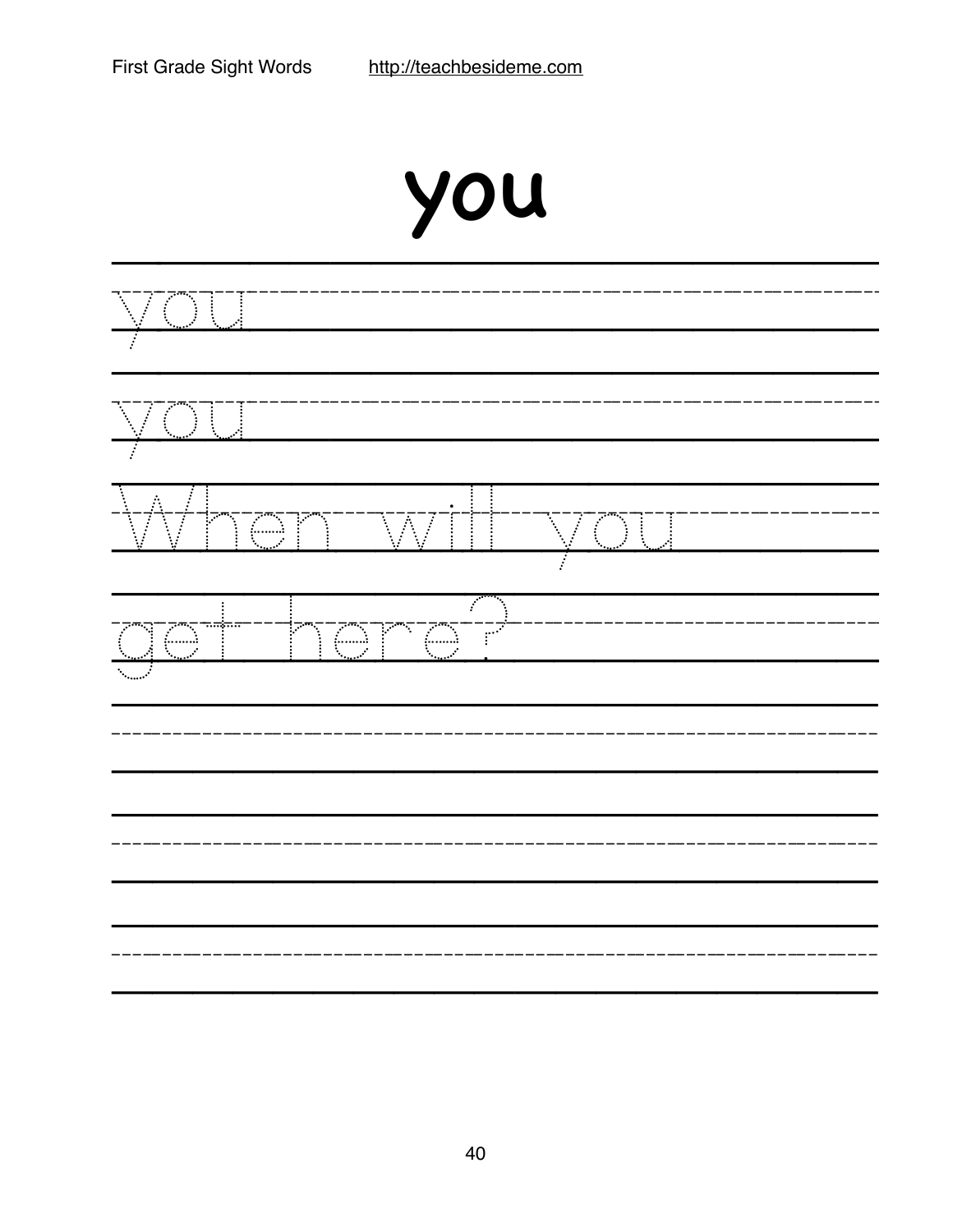| ----------------------                          |  |
|-------------------------------------------------|--|
|                                                 |  |
|                                                 |  |
|                                                 |  |
|                                                 |  |
|                                                 |  |
|                                                 |  |
| __________________                              |  |
|                                                 |  |
|                                                 |  |
|                                                 |  |
|                                                 |  |
|                                                 |  |
|                                                 |  |
| ______________________<br>--------------------- |  |
|                                                 |  |
|                                                 |  |
|                                                 |  |
|                                                 |  |
|                                                 |  |
|                                                 |  |
| ---------------------                           |  |
|                                                 |  |
|                                                 |  |
|                                                 |  |
|                                                 |  |
|                                                 |  |
|                                                 |  |
|                                                 |  |
|                                                 |  |
|                                                 |  |
|                                                 |  |
|                                                 |  |
|                                                 |  |
|                                                 |  |
|                                                 |  |
|                                                 |  |
|                                                 |  |
|                                                 |  |
|                                                 |  |
|                                                 |  |
|                                                 |  |
|                                                 |  |
|                                                 |  |
|                                                 |  |
|                                                 |  |
|                                                 |  |